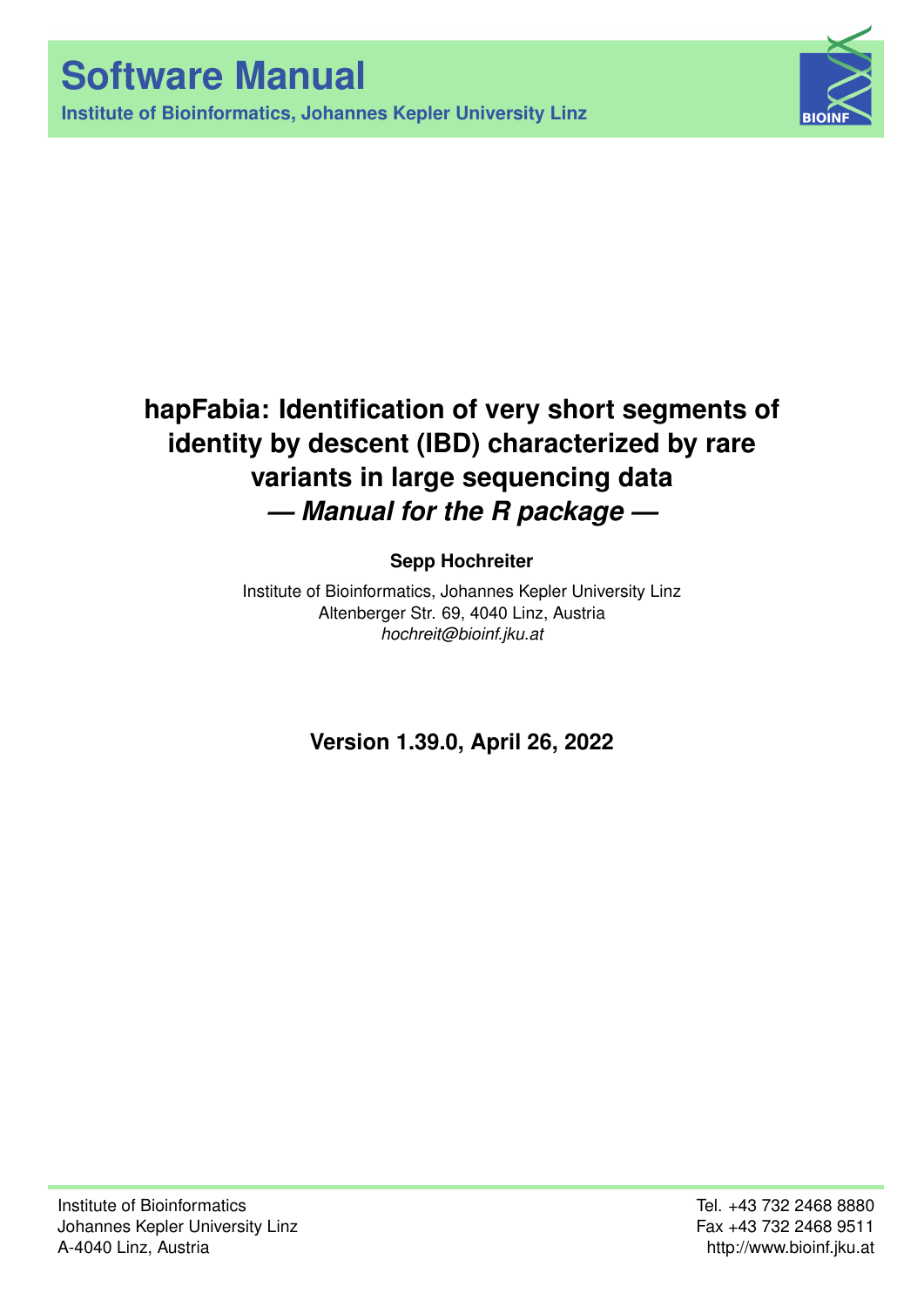## **Contents**

|                |                        | 1 Introduction                                      | 3              |
|----------------|------------------------|-----------------------------------------------------|----------------|
| $\mathbf{2}^-$ | <b>Getting Started</b> |                                                     | 7              |
|                | 2.1                    |                                                     | $\overline{7}$ |
|                | 2.2                    |                                                     | 10             |
| 3              | hapFabia Method        |                                                     | 23             |
|                | 3.1                    |                                                     | 23             |
|                |                        | 3.1.1 FABIA describes genotype data by IBD segments | 24             |
|                |                        |                                                     | 26             |
|                | 3.2                    |                                                     | 27             |
|                | 3.3                    |                                                     | 29             |
|                |                        | 4 Tools to Analyze fabia Results                    | 30             |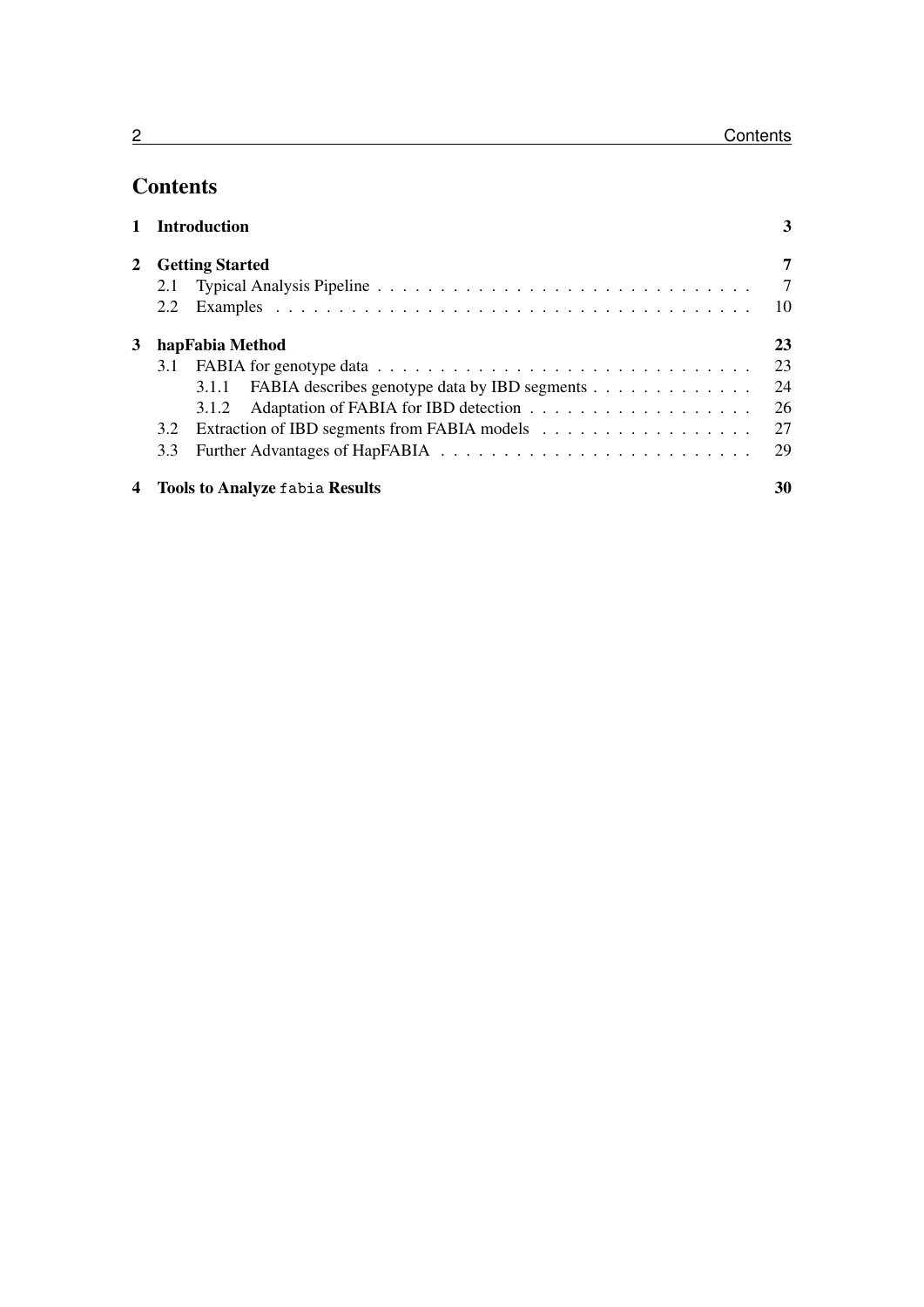### <span id="page-2-0"></span>1 Introduction

This package hapFabia provides software for the method HapFABIA which identifies short identity by descent (IBD) segments that are tagged by rare variants in large sequencing data.

Two haplotypes are identical by descent (IBD) if they share a segment that both inherited from a common ancestor. Current IBD methods reliably detect long IBD segments because many minor alleles in the segment are concordant between the two haplotypes. However, many cohort studies contain unrelated individuals which share only short IBD segments. Short IBD segments contain too few minor alleles to distinguish IBD from random allele sharing by recurrent mutations. New sequencing techniques improve the situation by providing rare variants which convey more information on IBD than common variants, because random minor allele sharing of rare variants is less likely than for common variants.

Short IBD segments are of interest because (i) they resolve the genetic structure on a fine scale and (ii) they can be assumed to be old. In order to detect short IBD segments, both the information supplied by rare variants and information from more than two individuals should be utilized. The probability of a segment being IBD is typically computed via the probabilities of randomly sharing single alleles within the segment. The probability of randomly sharing a single allele depends (1) on the allele frequency, where lower frequency means lower probability of random sharing, and (2) on the number of individuals that share the allele, where more individuals means lower probability of random sharing. Therefore a segment that contains rare variants and is shared by more individuals has higher significance of being IBD. These two characteristics are the basis for detecting short IBD segments by HapFABIA.

We propose biclustering [Hochreiter](#page-35-0) *et al.* [\(2010\)](#page-35-0) to detect very short IBD segments that are shared among multiple individuals. Biclustering simultaneously clusters rows and columns of a matrix. In particular it clusters row elements that are similar to each other on a subset of column elements. A genotype matrix has individuals (unphased) or chromosomes (phased) as row elements and SNVs as column elements. Entries in the genotype matrix usually count how often the minor allele of a particular SNV is present in a particular individual. Alternatively, minor allele likelihoods or dosages may be used. Individuals that share an IBD segment are similar to each other at minor alleles of SNVs (tagSNVs) which tag the IBD segment (see Fig. [2\)](#page-4-0). Therefore an IBD segment that is shared among individuals corresponds to a bicluster because these individuals are similar to one another at this segment. Identifying a bicluster means identifying tagSNVs (column bicluster elements) that tag an IBD segment and, simultaneously, identifying individuals (row bicluster elements) that possess the IBD segment.

In contrast to standard IBD detection methods, biclustering considers multiple individuals. In contrast to standard clustering, biclustering allows for SNVs or individuals that do not belong to any cluster or to more than one bicluster. Multiple cluster membership suits IBD detection because diploid individuals can have two IBD segments at one locus and an SNV may tag more than one IBD segment.

FABIA is able to represent homozygous regions (the same IBD segment in both chromosomes) by means of its factors. At a locus, overlapping IBD segments in one diploid individual (a different IBD segment in each of the two chromosomes) are represented through additivity of biclusters in the FABIA model. Examples of short IBD segments found by hapFabia in chromosome 1 data from the 1000 Genomes Project are given in Fig. [3](#page-4-1) and Fig. [4.](#page-5-0)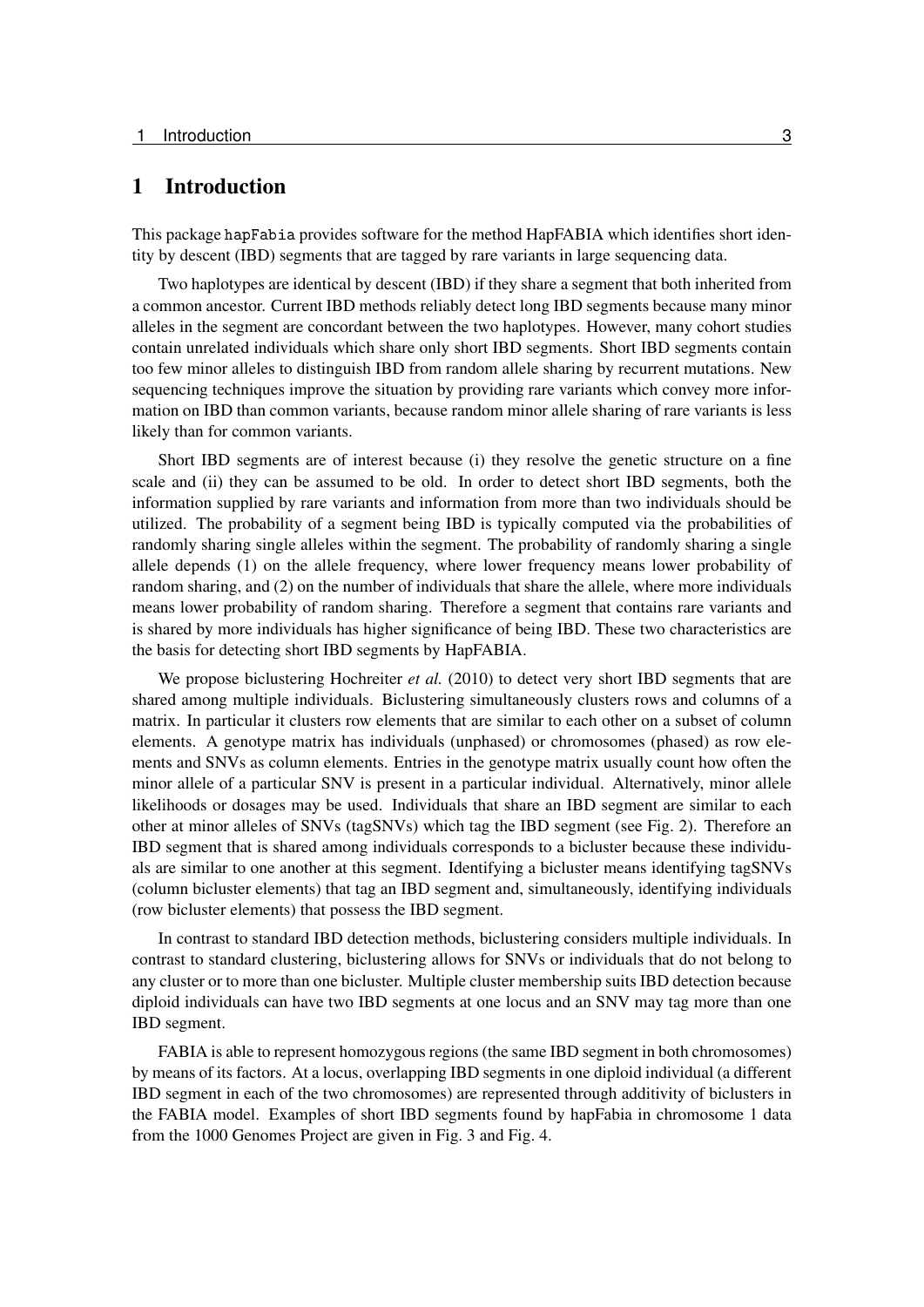

Figure 1: The IBD segment marked in yellow descended from a founder to different individuals.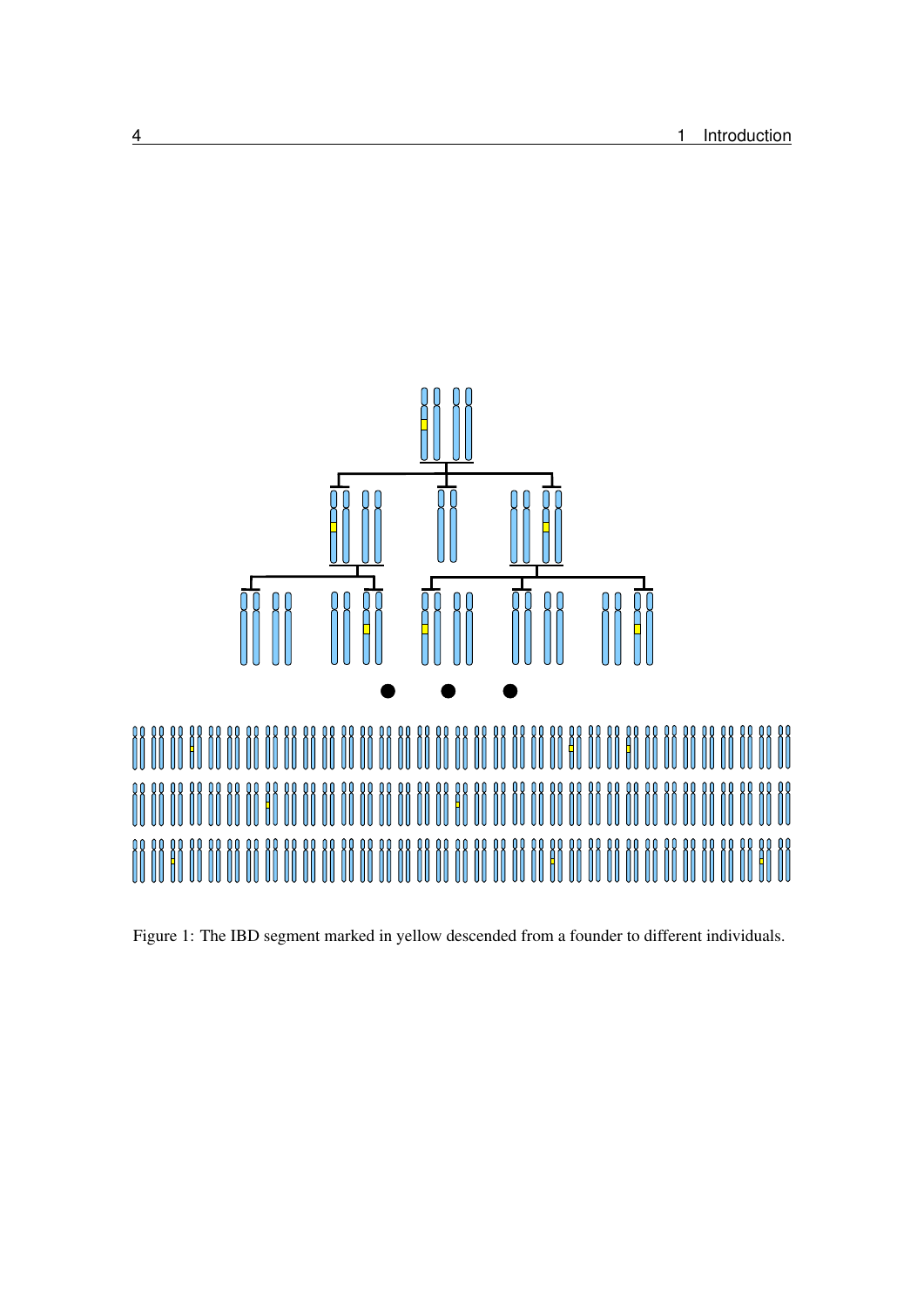

<span id="page-4-0"></span>Figure 2: Biclustering of a genotyping matrix. Left: original genotyping data matrix with individuals as row elements and SNVs as column elements. Minor alleles are indicated by violet bars and major alleles by yellow bars for each individual-SNV pair. Right: after sorting the rows, the detected bicluster can be seen in the top three individuals. They contain the same IBD segment which is marked in gold. Biclustering simultaneously clusters rows and columns of a matrix so that row elements (here individuals) are similar to each other on a subset of column elements (here the tagSNVs).



<span id="page-4-1"></span>Figure 3: Example of an IBD segment in chromosome 1 found in the 1000 Genomes Project data. The  $y$ -axis gives chromosomes and the x-axis consecutive SNVs. Yellow indicates major alleles, violet minor alleles of tagSNVs, and blue minor alleles of other SNVs. "model L" indicates tagSNVs identified by hapFabia in violet. A probable phasing error can be seen in line 3 and 4 at individual NA18522. Another phasing error can be seen in the last but four and the last but five line at individual NA19435.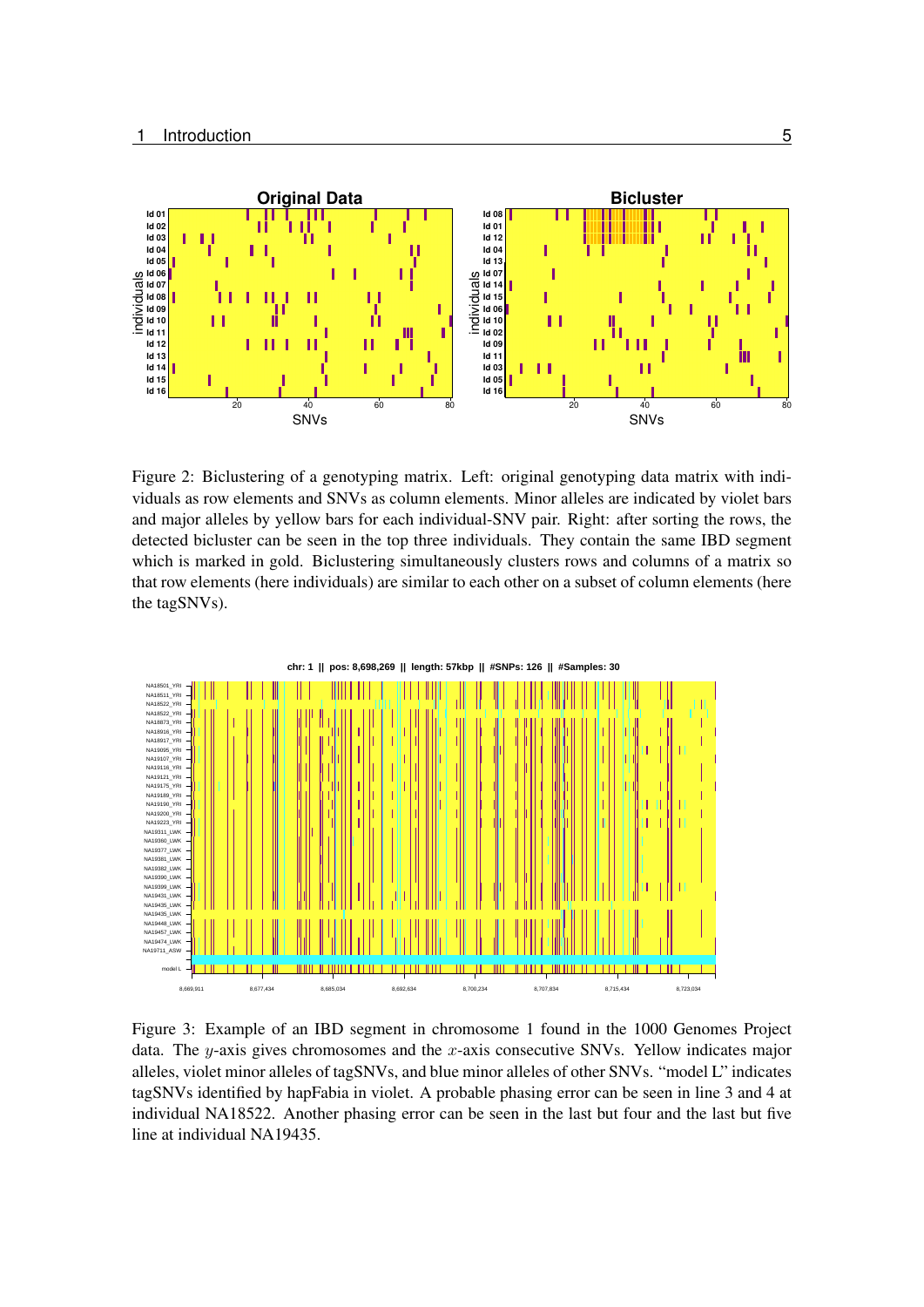

<span id="page-5-0"></span>Figure 4: Another example of an IBD segment from chromosome 1 of the 1000 Genomes Project. See Fig. [3](#page-4-1) for a description. Again probable phasing errors at individuals NA18516, NA19310, and NA19384.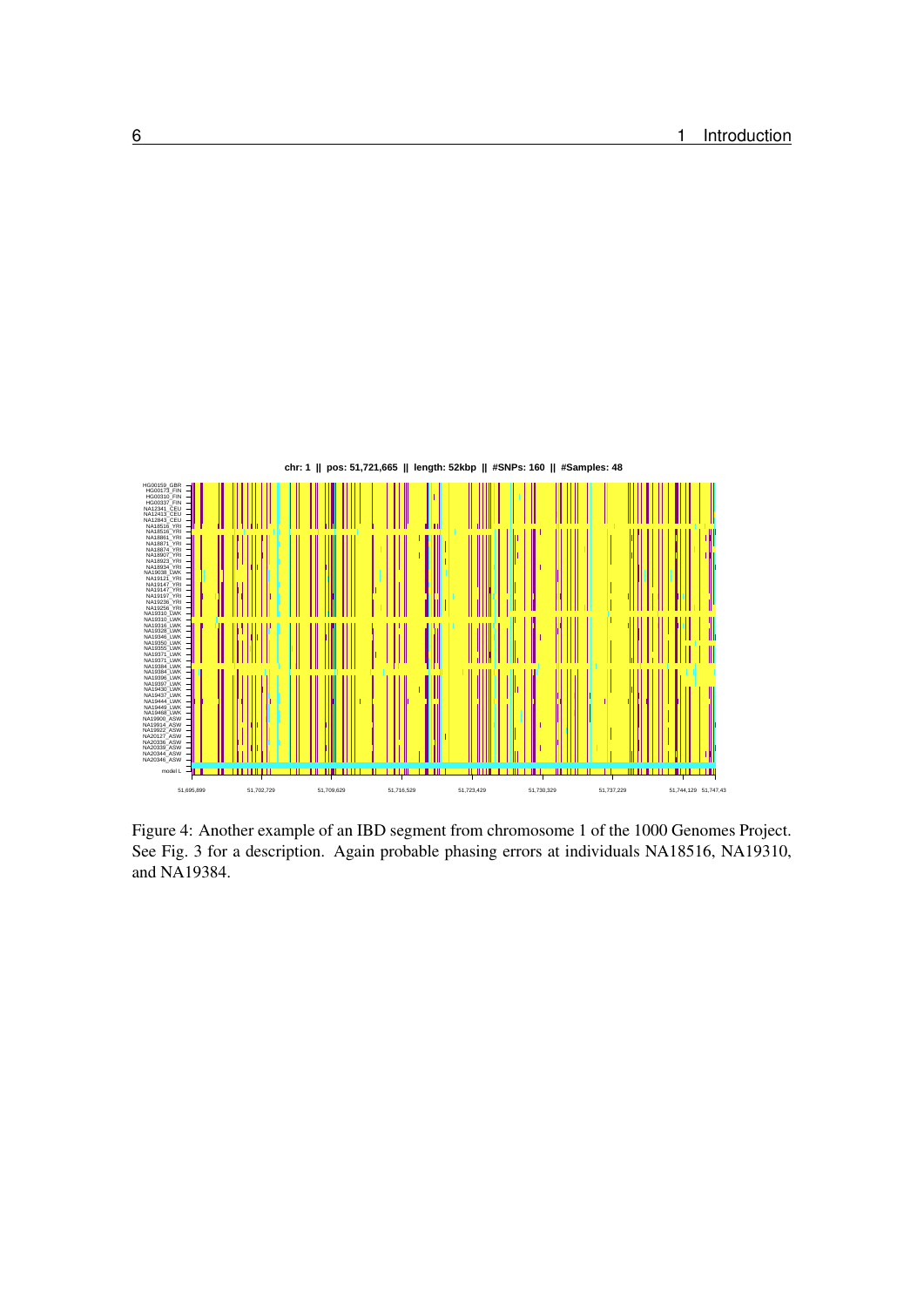## <span id="page-6-0"></span>2 Getting Started

#### <span id="page-6-1"></span>2.1 Typical Analysis Pipeline

First, we briefly describe a typical analysis pipeline. Assume we have the genotype data of chromosome 1 in the file filename.vcf.gz in compressed vcf format. To prepare the data for hapFabia we have to perform preprocessing steps. First filename.vcf.gz must be 1. uncompressed, then 2. converted to the sparse matrix format, 3. copy genotype matrix to the matrix that is processed, and then 4. split into intervals. The following command line commands perform these steps:

- 1. gunzip filename.vcf.gz
- 2. ./vcftoFABIA filename ./
- 3. cp filename\_matG.txt filename\_mat.txt
- 4. ./split\_sparse\_matrix filename \_mat.txt 10000 5000 1

In inst/commandline/arch/ command line tools for steps 2. to 4. are provided by the package hapFabia. However step 2. to 4. can be performed in R as well (see below). The commandline parameters for vcftoFABIA are

- 1. filename without .vcf
- 2. path to the file, e.g. ./
- 3. optional: -s snps, where snps gives the number of SNVs in the input data file
- 4. optional: -o outputFileName, which gives the prefix of the output files.

The commandline parameters for split\_sparse\_matrix are

- 1. filename without .vcf
- 2. extension (default\_mat.txt)
- 3. interval length
- 4. shift size
- 5. indicator whether annotation is present (is generated by vcftoFABIA as default).

The data is split into intervals of 10,000 SNVs where the distance between adjacent intervals is 5,000 thus they overlap by 5,000 SNVs.

After providing the file filename.vcf the following steps constitute a typical analysis pipeline in R :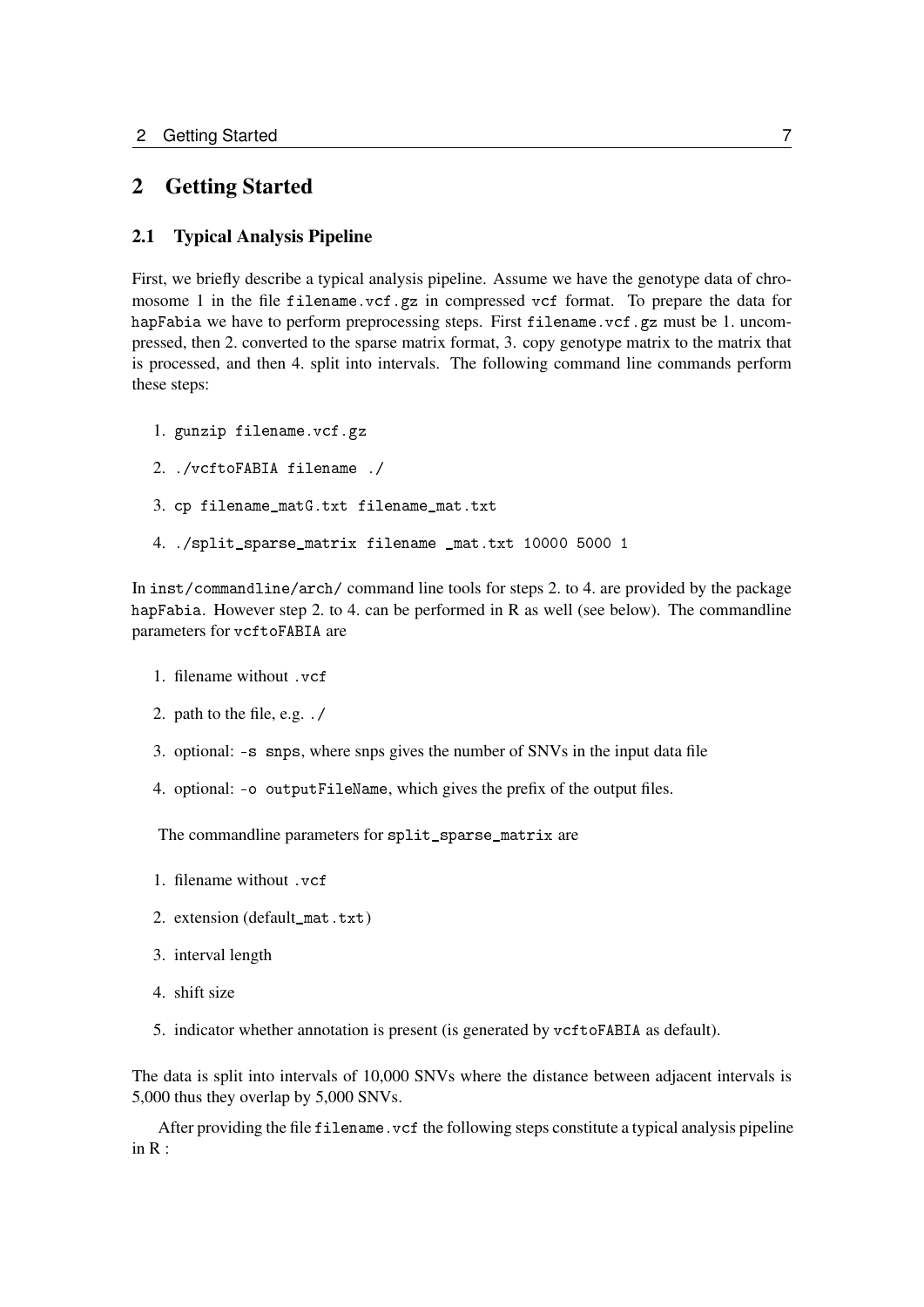```
R> ##### define intervals, overlap, filename #######
R> shiftSize <- 5000
R> intervalSize <- 10000
R> fileName="filename" # without type
R>R> ##### load library #######
R> library(hapFabia)
R>R> ##### convert from .vcf to _mat.txt: step 2. above #######
R> vcftoFABIA(fileName=fileName)
R>##### copy genotype matrix to matrix: step 3. above #######
R> file.copy(paste(fileName,"_matG.txt",sep=""),
+ paste(fileName,"_mat.txt",sep=""))
R>R> ##### split/ generate intervals: step 4. above #######
R> split_sparse_matrix(fileName=fileName,intervalSize=intervalSize,
+ shiftSize=shiftSize,annotation=TRUE)
R>R> ##### compute how many intervals we have #######
R> ina <- as.numeric(readLines(paste(fileName,"_mat.txt",sep=""),n=2))
R> noSNVs \le- ina[2]
R> over <- intervalSize%/%shiftSize
R> N1 <- noSNVs%/%shiftSize
R > endRunA \leq (N1-over+2)
R>R> ##### analyze each interval #######
R> ##### may be done by parallel runs #######
R> iterateIntervals(startRun=1,endRun=endRunA,shift=shiftSize,
+ intervalSize=intervalSize,fileName=fileName,individuals=0,
+ upperBP=0.05,p=10,iter=40,alpha=0.03,cyc=50,IBDsegmentLength=50,
+ Lt = 0.1,Zt = 0.2,thresCount=1e-5,mintagSNVsFactor=3/4,
  pMAF=0.035,haplotypes=FALSE,cut=0.8,procMinIndivids=0.1,thresPrune=1e-3,
+ simv="minD",minTagSNVs=6,minIndivid=2,avSNVsDist=100,SNVclusterLength=100)
R>R> ##### identify duplicates #######
R> identifyDuplicates(fileName=fileName,startRun=1,endRun=endRunA,
+ shift=shiftSize,intervalSize=intervalSize)
R>R> ##### analyze results; parallel #######
R> anaRes <- analyzeIBDsegments(fileName=fileName,startRun=1,endRun=endRunA,
+ shift=shiftSize,intervalSize=intervalSize)
R> print("Number IBD segments:")
R> print(anaRes$noIBDsegments)
R> print("Statistics on IBD segment lengths in SNVs (all SNVs in the
IBD segment):")
```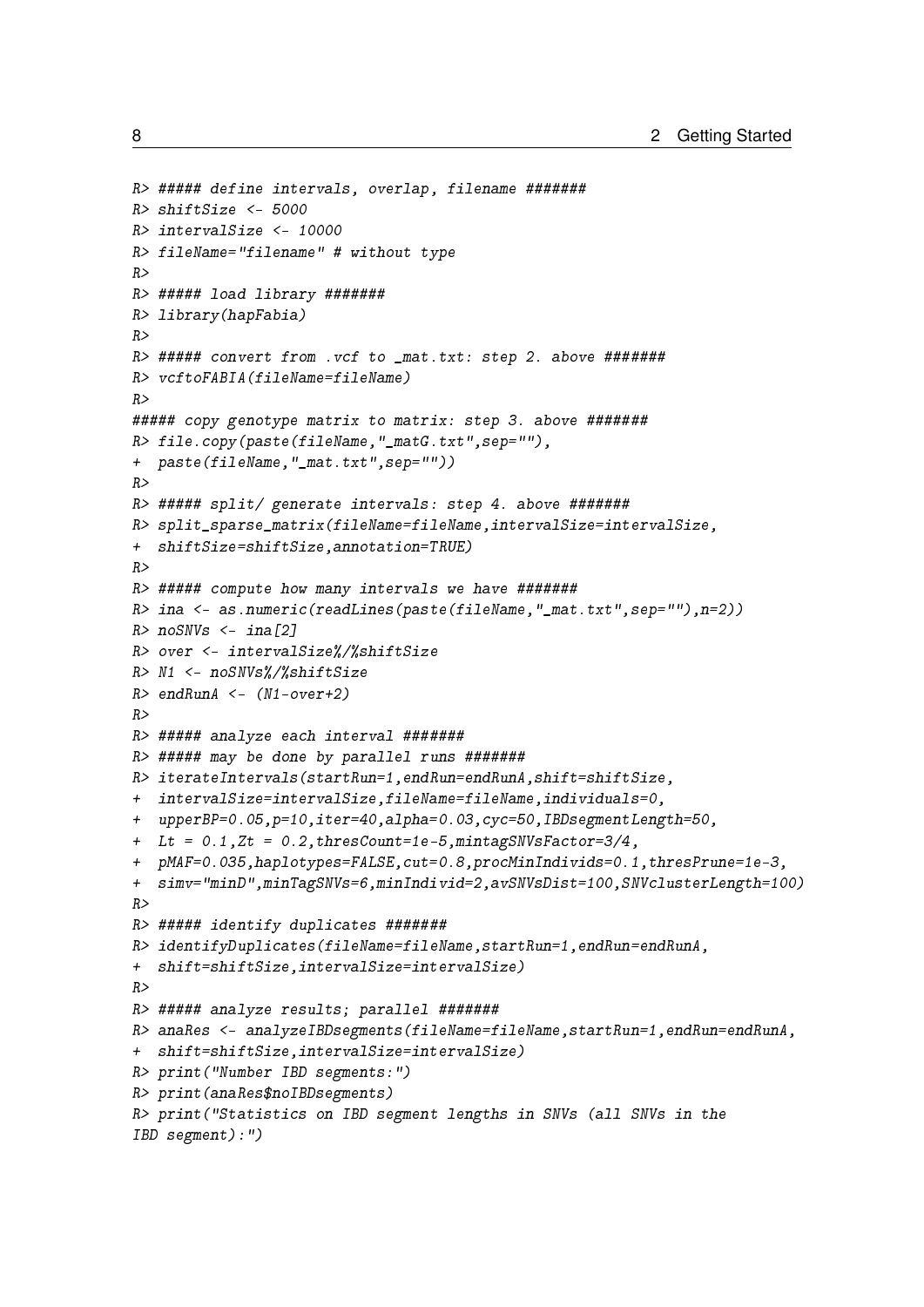```
R> print(anaRes$avIBDsegmentLengthSNVS)
R> print("Statistics on IBD segment lengths in bp:")
R> print(anaRes$avIBDsegmentLengthS)
R> print("Statistics on number of individuals that share an IBD segment:")
R> print(anaRes$avnoIndividS)
R> print("Statistics on number of IBD segment tagSNVs:")
R> print(anaRes$avnoTagSNVsS)
R> print("Statistics on MAF of IBD segment tagSNVs:")
R> print(anaRes$avnoFreqS)
R> print("Statistics on MAF within the group of IBD segment tagSNVs:")
R> print(anaRes$avnoGroupFreqS)
R> print("Statistics on number of changes between major and minor allele frequency:")
R> print(anaRes$avnotagSNVChangeS)
R> print("Statistics on tagSNVs per individual that shares an IBD segment:")
R> print(anaRes$avnotagSNVsPerIndividualS)
R> print("Statistics on number of individuals that have the minor allele of tagSNVs:")
R> print(anaRes$avnoindividualPerTagSNVS)
R>R> ##### load result for interval 50 #######
R> posAll <- 50 # (50-1)*5000 = 245000: segment 245000 to 255000
R> start <- (posAll-1)*shiftSize
R> end <- start + intervalSize
R> pRange <- paste("_",format(start,scientific=FALSE),"_",
+ format(end,scientific=FALSE),sep="")
R> load(file=paste(fileName,pRange,"_resAnno",".Rda",sep=""))
R> IBDsegmentList <- resHapFabia$mergedIBDsegmentList # $
R>
R> summary(IBDsegmentList)
R> ##### plot IBD segments in interval 50 #######
R> plot(IBDsegmentList,filename=paste(fileName,pRange,"_mat",sep=""))
R> ##attention: filename without type ".txt"
R>R> ##### plot the first IBD segment in interval 50 #######
R>R> IBDsegment <- IBDsegmentList[[1]]
R> plot(IBDsegment,filename=paste(fileName,pRange,"_mat",sep=""))
R> ##attention: filename without type ".txt"
```
First the packages hapFabia and fabia are loaded. Then vcftoFABIA converts filename.vcf to sparse matrix format giving:

- filename\_matH.txt (haplotype data),
- filename\_matG.txt (genotype data),
- filename\_matD.txt (dosage data),

together with the SNV annotation file and individual's label file: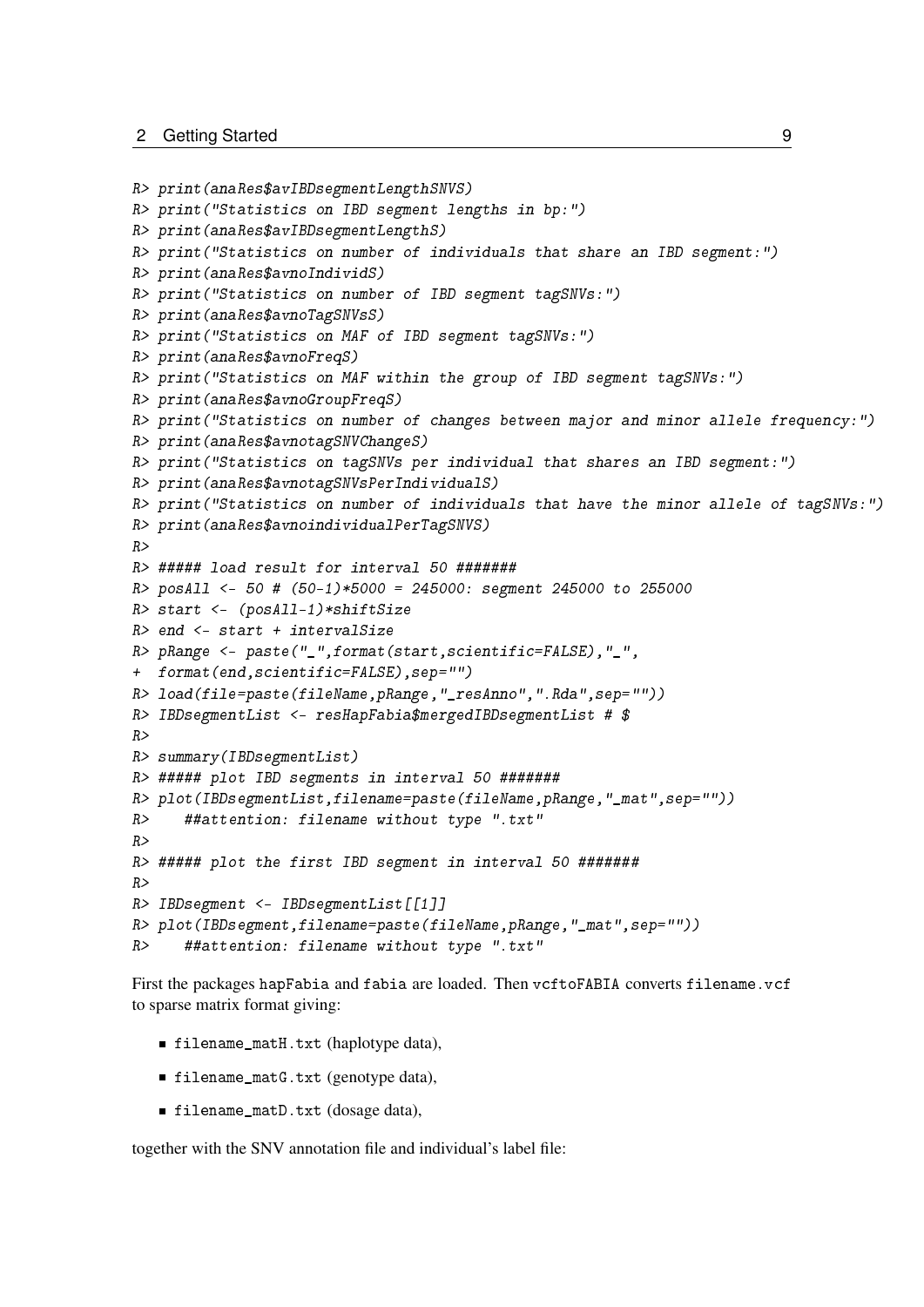- filename\_annot.txt and
- filename\_individuals.txt.

The function split\_sparse\_matrix splits the data into intervals. The function iterateIntervals identifies IBD segments in these intervals and stores the results in an EXCEL like .csv format and as an R data object. The function identifyDuplicates marks and memorizes duplicates of IBD segments which occur because the intervals overlap. Next the function analyzeIBDsegments analyzes the results where duplicates as marked in previous step are not considered. Results are listed by anaRes.

The next example shows how to view all IBD segments of a segment, for which we chose interval 50 which corresponds to chromosome 1 range from 245,000 to 255,000 (( $50-1$ )  $*5000 =$ 245000). Then we plot a specific IBD segment, in this case the first (IBDsegmentList[[1]]), which can also be used to store a .pdf or a .fig for editing with Xfig. Examples of this plot function are given in Fig. [3](#page-4-1) and Fig. [4.](#page-5-0)

An R source file pipeline.R of above pipeline can be created and executed as follows:

```
R> makePipelineFile("filename",shiftSize=5000,
   intervalSize=10000,haplotypes=FALSE)
R>R> source("pipeline.R")
```
NOTE: sourcing may take a while for large datasets.

The next example shows how to use the pipeline.

#### <span id="page-9-0"></span>2.2 Examples

Next we show an example how to use hapFabia. This example shows how to run the whole pipeline if the genotype data is given as .vcf file. The data is first converted to a sparse matrix format by vcftoFABIA and then divided into overlapping intervals by split\_sparse\_matrix. Then the IBD segments are extracted by iterateIntervals and duplicates due to overlapping intervals marked by identifyDuplicates. Subsequently the IBD segments are analyzed by analyzeIBDsegments, where only simple statistics are computed.

Work in a temporary directory.

```
> old_dir <- getwd()
> setwd(tempdir())
```
First the package is loaded.

> library(hapFabia)

Load data and write to vcf file. In a real application the data is already given, therefore this chunk of code would not be necessary.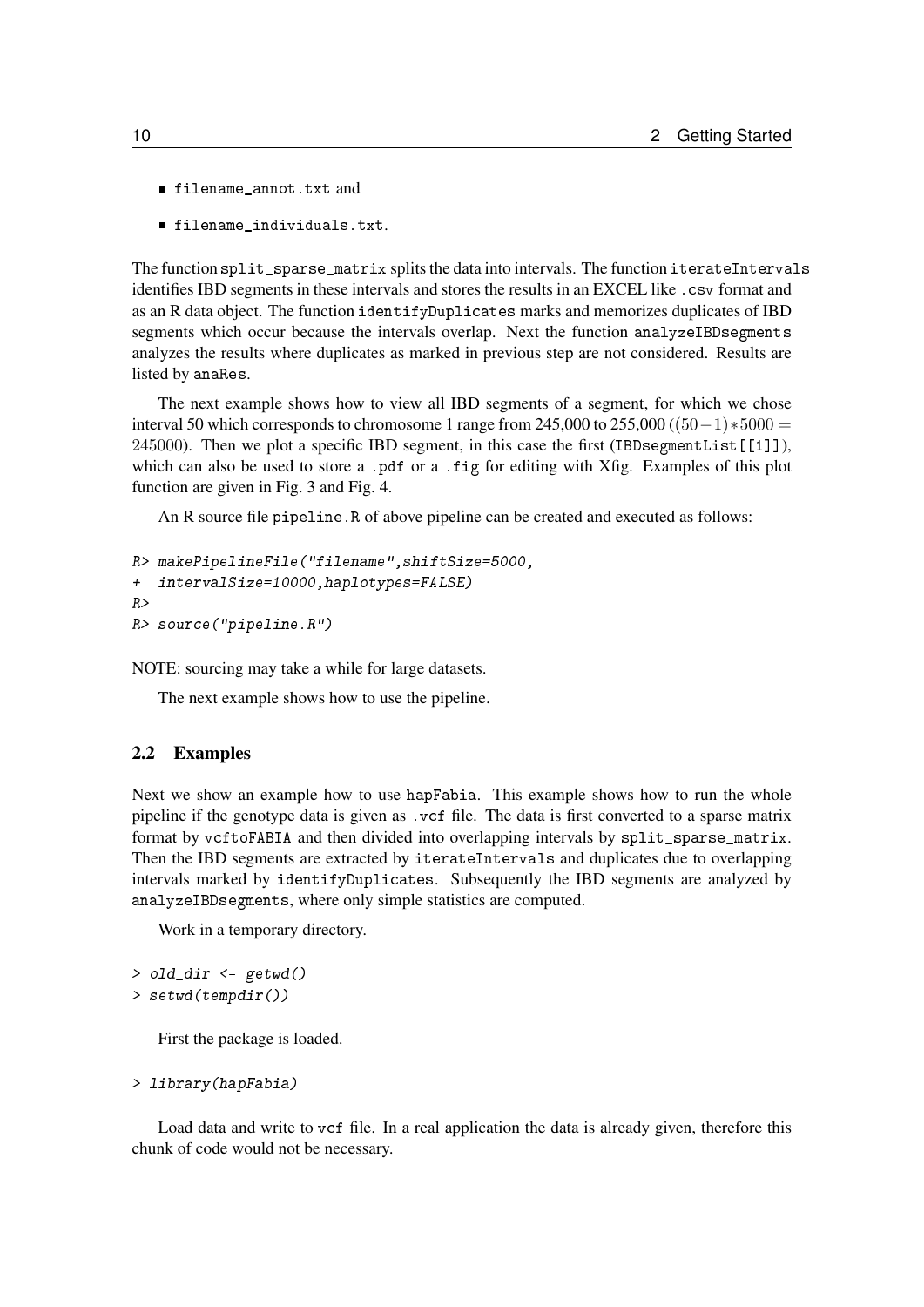```
> data(chr1ASW1000G)
> write(chr1ASW1000G,file="chr1ASW1000G.vcf")
```
Create the analysis pipeline, where intervals contain only 1,000 SNVs (that is a length of about 100 kbps), while default is 10,000 SNVs (that is about a length of 1 Mbp).

```
> makePipelineFile(fileName="chr1ASW1000G",shiftSize=500,
                   intervalSize=1000,haplotypes=TRUE)
```
Now the pipeline can be executed by sourcing it.

```
> source("pipeline.R")
```
Next we list the files that were generated, where  $_N1_N2$  indicates that the file contains information concerning the interval that starts at  $N1$  and ends at  $N2$ ,  $\angle$ ALL. Rda stores just the number of individuals and the number of SNVs, \_individuals.txt contains annotation for the individuals (in particular their names), \_matG.txt denotes phased genotype data in sparse matrix format, \_matD.txt contains the genotype data as dosage in sparse matrix format, \_matG.txt contains unphased genotype data in sparse matrix format, \_annot.txt supplies information on the SNVs, \_resAnno.Rda is the result from hapFabia, the result is also available as csv file with extension \_csv.txt.

Following files have been generated:

```
> list.files(pattern="chr1")
```

```
[1] "chr1ASW1000G.vcf"
 [2] "chr1ASW1000G_0_1000.csv"
 [3] "chr1ASW1000G_0_1000_annot.txt"
 [4] "chr1ASW1000G_0_1000_mat.txt"
 [5] "chr1ASW1000G_0_1000_resAnno.Rda"
 [6] "chr1ASW1000G_1000_2000.csv"
 [7] "chr1ASW1000G_1000_2000_annot.txt"
 [8] "chr1ASW1000G_1000_2000_mat.txt"
 [9] "chr1ASW1000G_1000_2000_resAnno.Rda"
[10] "chr1ASW1000G_1500_2500.csv"
[11] "chr1ASW1000G_1500_2500_annot.txt"
[12] "chr1ASW1000G 1500 2500 mat.txt"
[13] "chr1ASW1000G_1500_2500_resAnno.Rda"
[14] "chr1ASW1000G_2000_3000.csv"
[15] "chr1ASW1000G_2000_3000_annot.txt"
[16] "chr1ASW1000G 2000 3000 mat.txt"
[17] "chr1ASW1000G_2000_3000_resAnno.Rda"
[18] "chr1ASW1000G_2500_3022.csv"
[19] "chr1ASW1000G_2500_3022_annot.txt"
[20] "chr1ASW1000G_2500_3022_mat.txt"
```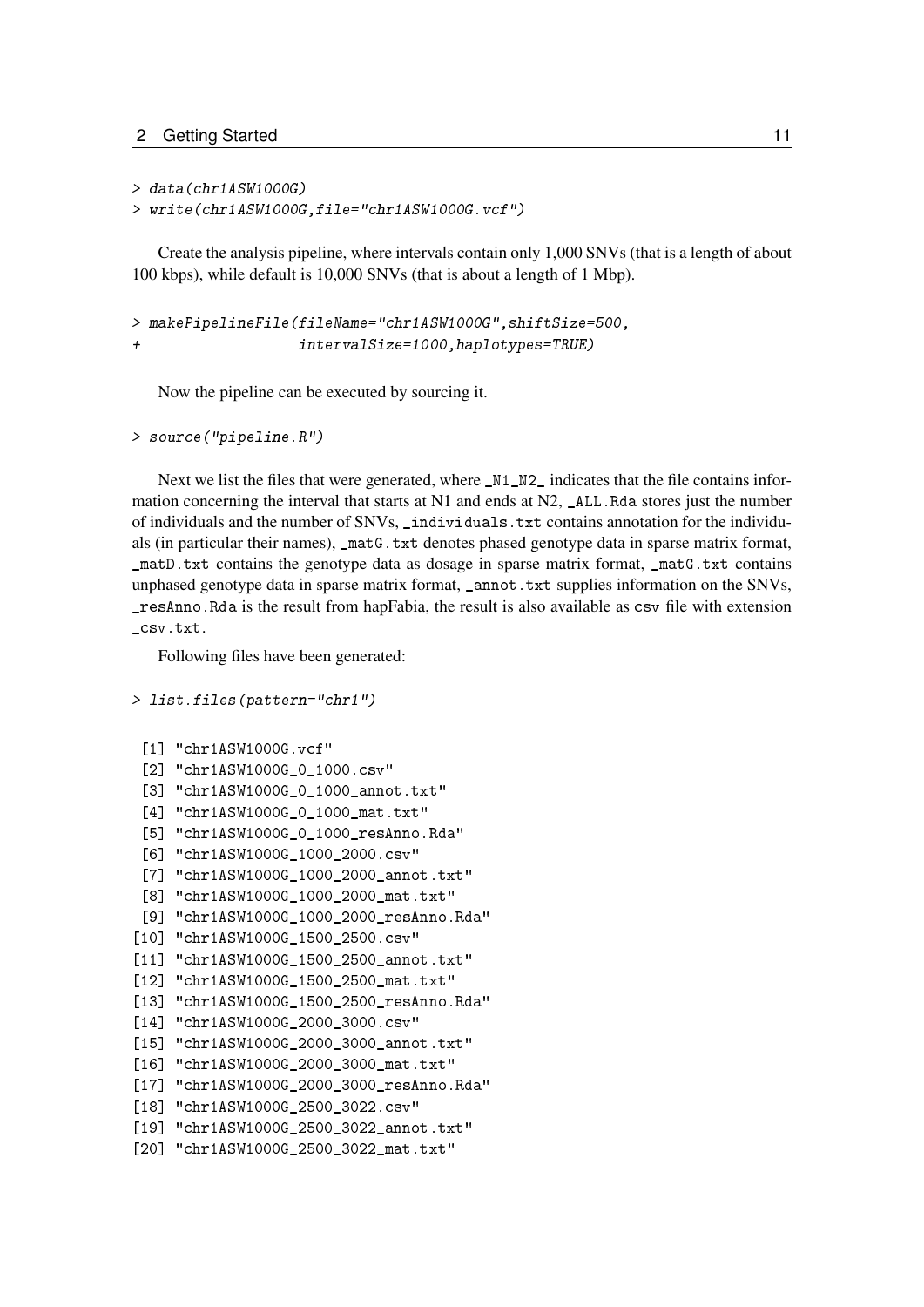```
[21] "chr1ASW1000G_2500_3022_resAnno.Rda"
[22] "chr1ASW1000G_500_1500.csv"
[23] "chr1ASW1000G_500_1500_annot.txt"
[24] "chr1ASW1000G 500 1500 mat.txt"
[25] "chr1ASW1000G_500_1500_resAnno.Rda"
[26] "chr1ASW1000G_All.Rda"
[27] "chr1ASW1000G_annot.txt"
[28] "chr1ASW1000G_individuals.txt"
[29] "chr1ASW1000G_mat.txt"
[30] "chr1ASW1000G_matD.txt"
[31] "chr1ASW1000G_matG.txt"
[32] "chr1ASW1000G_matH.txt"
```
In the following we show the results of calling the function analyzeIBDsegments in above pipeline:

> print("Number IBD segments:")

[1] "Number IBD segments:"

> print(anaRes\$noIBDsegments)

[1] 43

> print("Statistics on IBD segment length in SNVs (all SNVs in the IBD segment):")

[1] "Statistics on IBD segment length in SNVs (all SNVs in the IBD segment):"

> print(anaRes\$avIBDsegmentLengthSNVS)

Min. 1st Qu. Median Mean 3rd Qu. Max. 9181 28648 37035 36387 44221 73991

> print("Statistics on IBD segment length in bp:")

[1] "Statistics on IBD segment length in bp:"

> print(anaRes\$avIBDsegmentLengthS)

Min. 1st Qu. Median Mean 3rd Qu. Max. 9181 28648 37035 36387 44221 73991

> print("Statistics on number of individuals belonging to IBD segments:")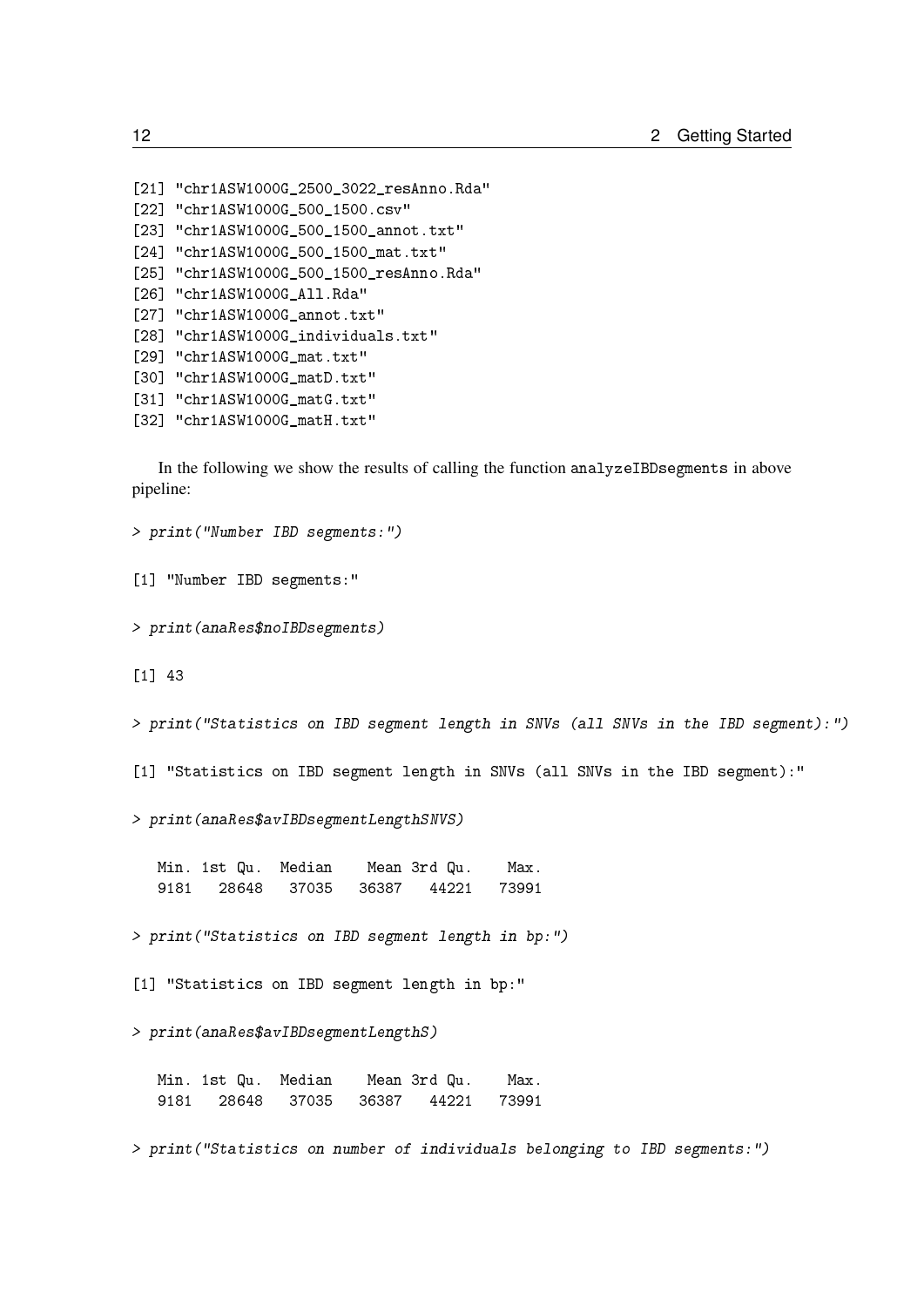[1] "Statistics on number of individuals belonging to IBD segments:"

> print(anaRes\$avnoIndividS)

Min. 1st Qu. Median Mean 3rd Qu. Max. 2.000 2.000 2.000 2.767 3.000 8.000

> print("Statistics on number of tagSNVs of IBD segments:")

[1] "Statistics on number of tagSNVs of IBD segments:"

> print(anaRes\$avnoTagSNVsS)

Min. 1st Qu. Median Mean 3rd Qu. Max. 7.00 8.00 12.00 14.95 18.00 54.00

> print("Statistics on MAF of tagSNVs of IBD segments:")

[1] "Statistics on MAF of tagSNVs of IBD segments:"

> print(anaRes\$avnoFreqS)

Min. 1st Qu. Median Mean 3rd Qu. Max. 0.01639 0.01639 0.02459 0.03673 0.04098 0.97541

> print("Statistics on MAF within the group of tagSNVs of IBD segments:")

[1] "Statistics on MAF within the group of tagSNVs of IBD segments:"

> print(anaRes\$avnoGroupFreqS)

Min. 1st Qu. Median Mean 3rd Qu. Max. 0.01639 0.01639 0.02459 0.02964 0.04098 0.04918

> print("Statistics on number of changes between major and minor allele frequency:")

[1] "Statistics on number of changes between major and minor allele frequency:"

> print(anaRes\$avnotagSNVChangeS)

Min. 1st Qu. Median Mean 3rd Qu. Max. 0.000000 0.000000 0.000000 0.007776 0.000000 1.000000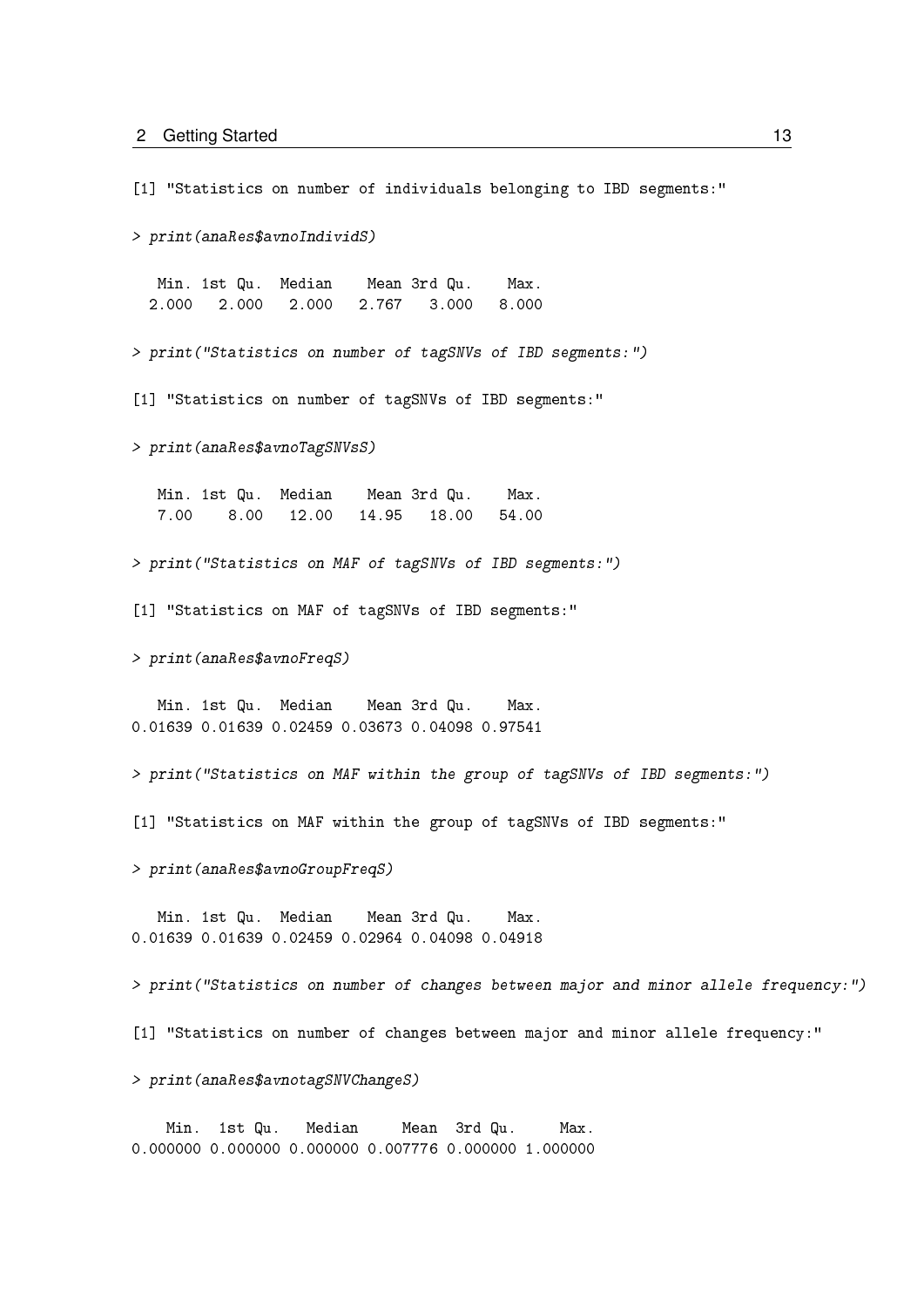```
> print("Statistics on number of tagSNVs per individual of an IBD segment:")
[1] "Statistics on number of tagSNVs per individual of an IBD segment:"
> print(anaRes$avnotagSNVsPerIndividualS)
  Min. 1st Qu. Median Mean 3rd Qu. Max.
   7.00 8.00 12.00 14.33 17.00 44.00
> print("Statistics on number of individuals that have the minor allele of tagSNVs:")
[1] "Statistics on number of individuals that have the minor allele of tagSNVs:"
> print(anaRes$avnoindividualPerTagSNVS)
  Min. 1st Qu. Median Mean 3rd Qu. Max.
  2.000 2.000 2.000 2.689 3.000 6.000
   Next we load interval 5 and there the first and second IBD segment
> posAll <-5> start <- (posAll-1)*shiftSize
> end <- start + intervalSize
> pRange <- paste("_",format(start,scientific=FALSE),"_",
                 + format(end,scientific=FALSE),sep="")
> load(file=paste(fileName,pRange,"_resAnno",".Rda",sep=""))
> IBDsegmentList <- resHapFabia$mergedIBDsegmentList
> summary(IBDsegmentList)
An object of class IBDsegmentList
Number of IBD segments: 8
Statistics:
$avIBDsegmentPosS
  Min. 1st Qu. Median Mean 3rd Qu. Max.
 928942 949608 966450 971968 993216 1018950
$avIBDsegmentLengthSNVS
  Min. 1st Qu. Median Mean 3rd Qu. Max.
   9181 15037 33425 30687 43918 51353
$avIBDsegmentLengthS
  Min. 1st Qu. Median Mean 3rd Qu. Max.
   9181 15037 33425 30687 43918 51353
```
\$avnoIndividS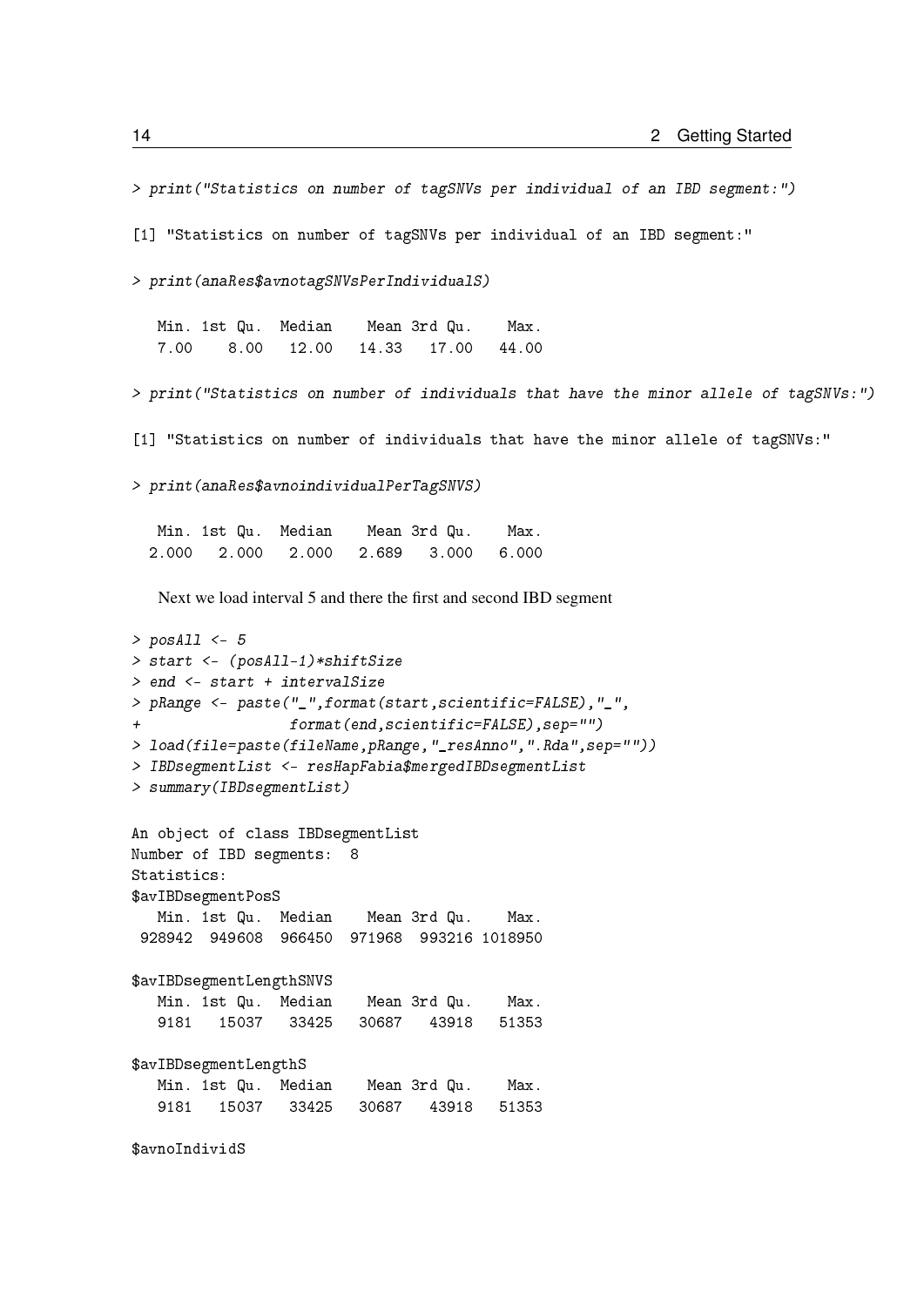Min. 1st Qu. Median Mean 3rd Qu. Max. 2.00 2.00 2.00 2.25 2.25 3.00 \$avnoTagSNVsS Min. 1st Qu. Median Mean 3rd Qu. Max. 7.0 8.5 10.5 14.0 16.5 30.0 \$avnoFreqS Min. 1st Qu. Median Mean 3rd Qu. Max. 0.01639 0.01639 0.02459 0.02496 0.03279 0.04918 \$avnoGroupFreqS Min. 1st Qu. Median Mean 3rd Qu. Max. 0.01639 0.01639 0.02459 0.02496 0.03279 0.04918 \$avnotagSNVChangeS Min. 1st Qu. Median Mean 3rd Qu. Max. 0 0 0 0 0 0 \$avnotagSNVsPerIndividualS Min. 1st Qu. Median Mean 3rd Qu. Max. 7.0 7.5 10.5 13.5 14.0 29.0 \$avnoindividualPerTagSNVS Min. 1st Qu. Median Mean 3rd Qu. Max. 2.000 2.000 2.000 2.188 2.000 3.000 > IBDsegment1 <- IBDsegmentList[[1]] > summary(IBDsegment1) An object of class IBDsegment IBD segment ID: 1 From bicluster: 2 Chromosome: 1 Position: 953,404 Length SNVs: 12399 Length: 12 kbp Number of individuals/chromosomes: 2 Number of tagSNVs: 10 > IBDsegment2 <- IBDsegmentList[[2]] > summary(IBDsegment2) An object of class IBDsegment IBD segment ID: 2 From bicluster: 2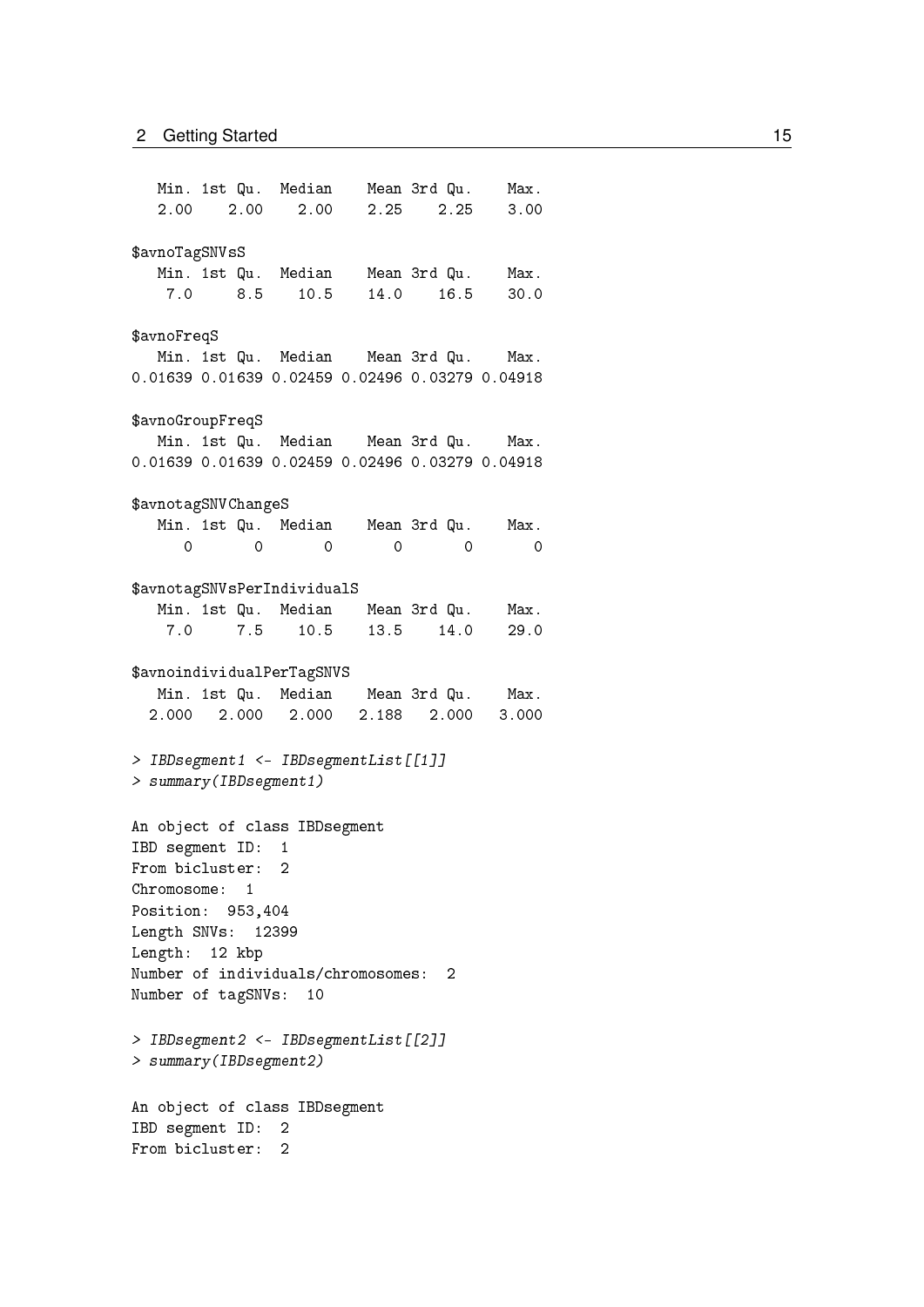```
Chromosome: 1
Position: 953,918
Length SNVs: 46863
Length: 47 kbp
Number of individuals/chromosomes: 2
Number of tagSNVs: 30
```
Finally go back to old directory.

> new\_dir <- getwd() > setwd(old\_dir)

Plot the first IBD segment in interval 5. In the plot the  $y$ -axis gives the individuals or the chromosomes and the x-axis consecutive SNVs. The default color coding uses yellow for major alleles, violet for minor alleles of tagSNVs, and blue for minor alleles of other SNVs. "model L" indicates tagSNVs identified by hapFabia in violet.

> plot(IBDsegment1,filename=paste(new\_dir,"/",fileName,pRange,"\_mat",sep=""))

Using 2 samples!



**r: 1 || pos: 952,036 || length: 12kbp || #tagSNVs: 10 || #Individ** 

Plot the second IBD segment in interval 5.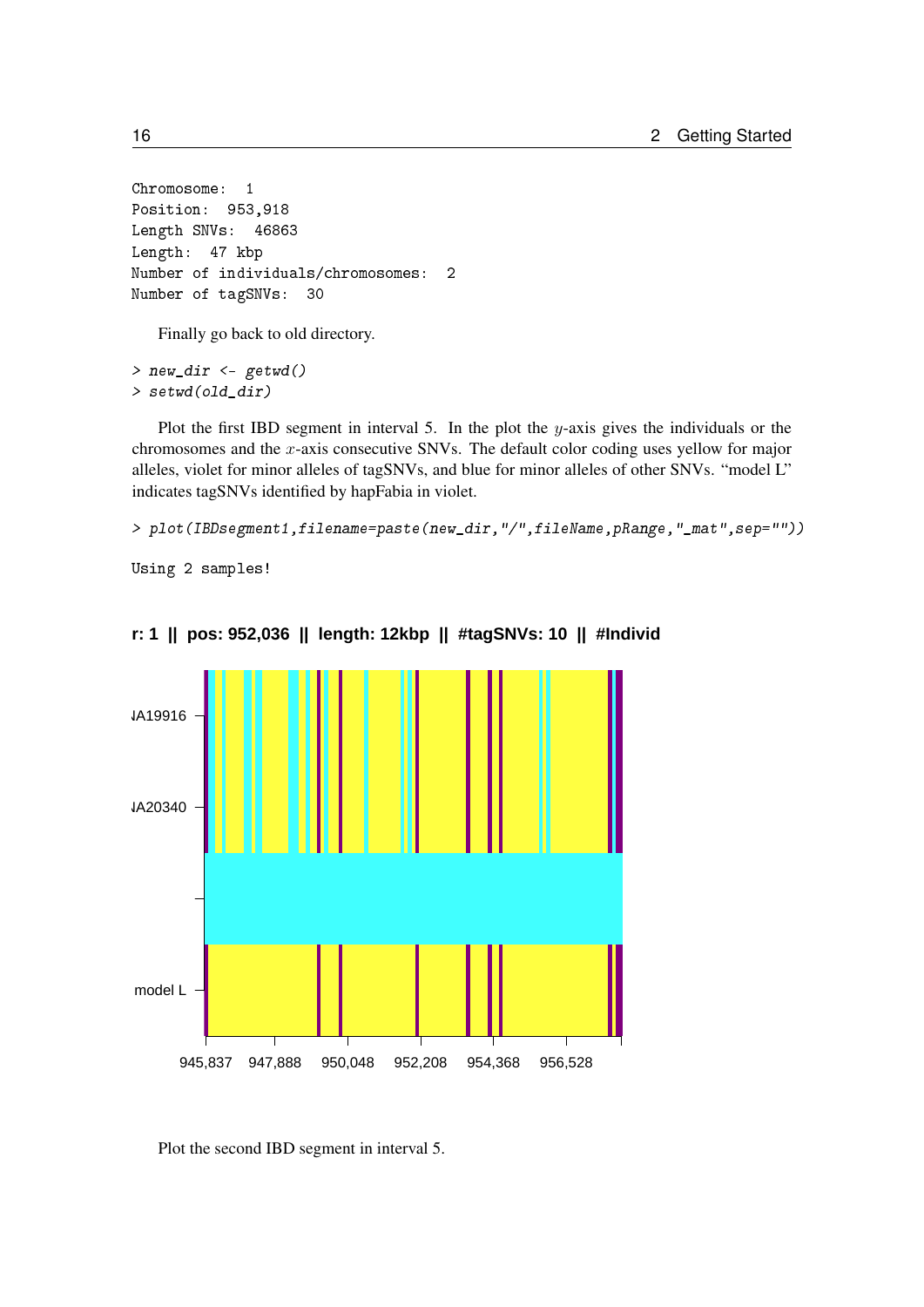> plot(IBDsegment2,filename=paste(new\_dir,"/",fileName,pRange,"\_mat",sep=""))

Using 2 samples!



**chr: 1 || pos: 956,458 || length: 47kbp || #tagSNVs: 30 || #Individuals: 2**

Here an example with simulated data. Work in temporary directory.

> old\_dir <- getwd()

```
> setwd(tempdir())
```
The data simu is loaded and written into three files:

- dataSim1fabia\_individuals.txt (sample names),
- dataSim1fabia\_annot.txt (SNV annotation information), and
- dataSim1fabia\_mat.txt (the data in sparse matrix format).

These files are generated by the standard pipeline by vcftoFABIA and by split\_sparse\_matrix.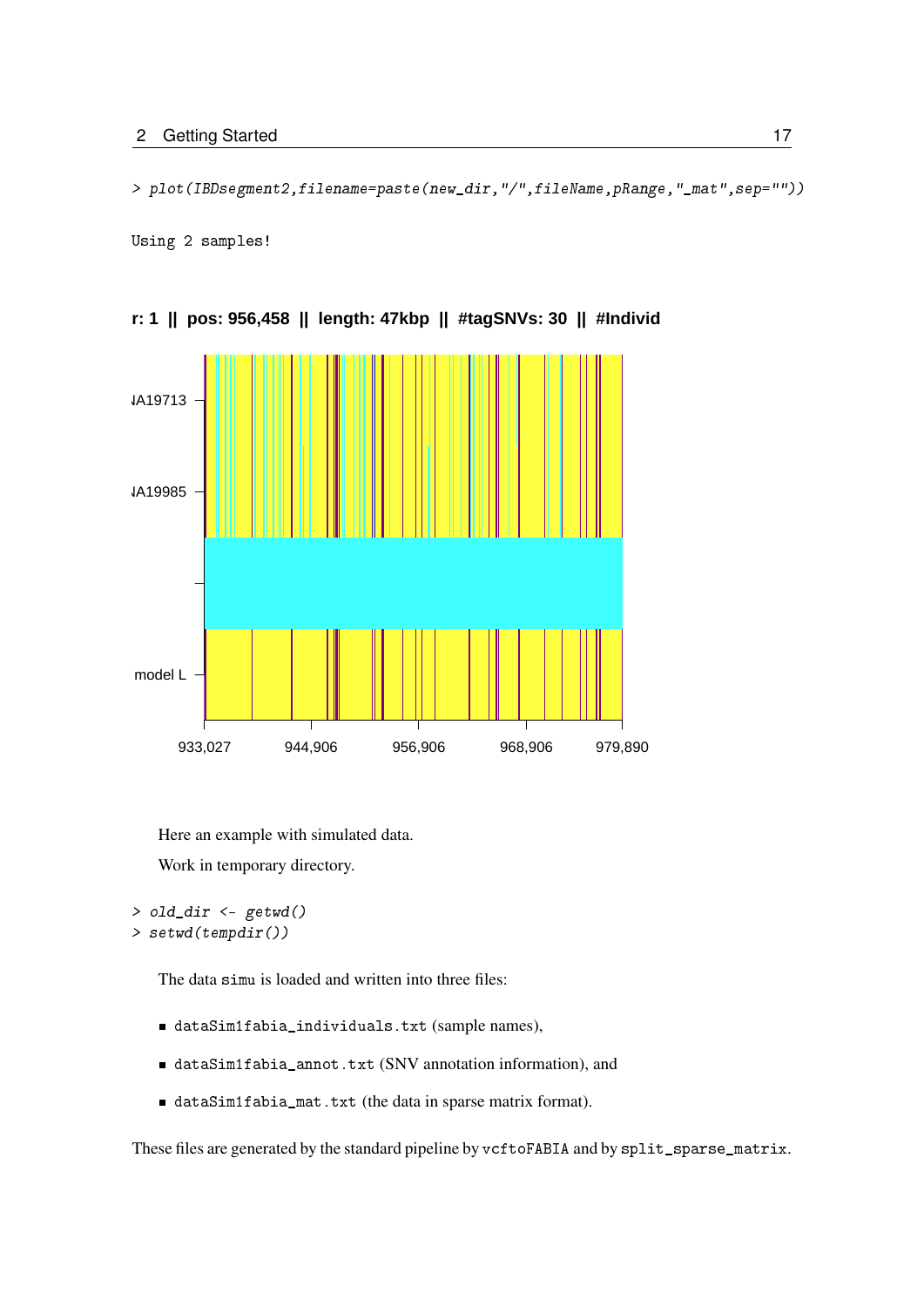```
> data(simu)
> namesL <- simu[["namesL"]]
> haploN <- simu[["haploN"]]
> snvs \leq simu [["snvs"]]
> annot <- simu[["annot"]]
> alleleIimp <- simu[["alleleIimp"]]
> write.table(namesL,file="dataSim1fabia_individuals.txt",
+ quote = FALSE,row.names = FALSE,col.names = FALSE)
> write(as.integer(haploN),file="dataSim1fabia_annot.txt",
+ ncolumns=100)
> write(as.integer(snvs),file="dataSim1fabia_annot.txt",
+ append=TRUE,ncolumns=100)
> write.table(annot,file="dataSim1fabia_annot.txt", sep = " ",
+ quote = FALSE,row.names = FALSE,col.names = FALSE,append=TRUE)
> write(as.integer(haploN),file="dataSim1fabia_mat.txt",ncolumns=100)
> write(as.integer(snvs),file="dataSim1fabia_mat.txt",
+ append=TRUE,ncolumns=100)
> for (i in 1:haploN) {
+
+ a1 <- which(alleleIimp[i,]>0.01)
+
+ al <- length(a1)
+ b1 <- alleleIimp[i,a1]
+
+ a1 <- a1 - 1
+ dim(a1) <- c(1, a1)+ b1 <- format(as.double(b1),nsmall=1)
+ dim(b1) <- c(1, a1)+
+ write.table(al,file="dataSim1fabia_mat.txt", sep = " ",
+ quote = FALSE,row.names = FALSE,col.names = FALSE,append=TRUE)
+ write.table(a1,file="dataSim1fabia_mat.txt", sep = " ",
+ quote = FALSE,row.names = FALSE,col.names = FALSE,append=TRUE)
+ write.table(b1,file="dataSim1fabia_mat.txt", sep = " ",
+ quote = FALSE,row.names = FALSE,col.names = FALSE,append=TRUE)
+
+ }
```
Now the IBD segments can be extracted from the data:

```
> hapRes <- hapFabia(fileName="dataSim1fabia",prefixPath="",
+ sparseMatrixPostfix="_mat",
+ annotPostfix="_annot.txt",individualsPostfix="_individuals.txt",
    + labelsA=NULL,pRange="",individuals=0,lowerBP=0,upperBP=0.15,
+ p=10,iter=1,quant=0.01,eps=1e-5,alpha=0.03,cyc=50,non_negative=1,
+ write_file=0,norm=0,lap=100.0,IBDsegmentLength=10,Lt = 0.1,
```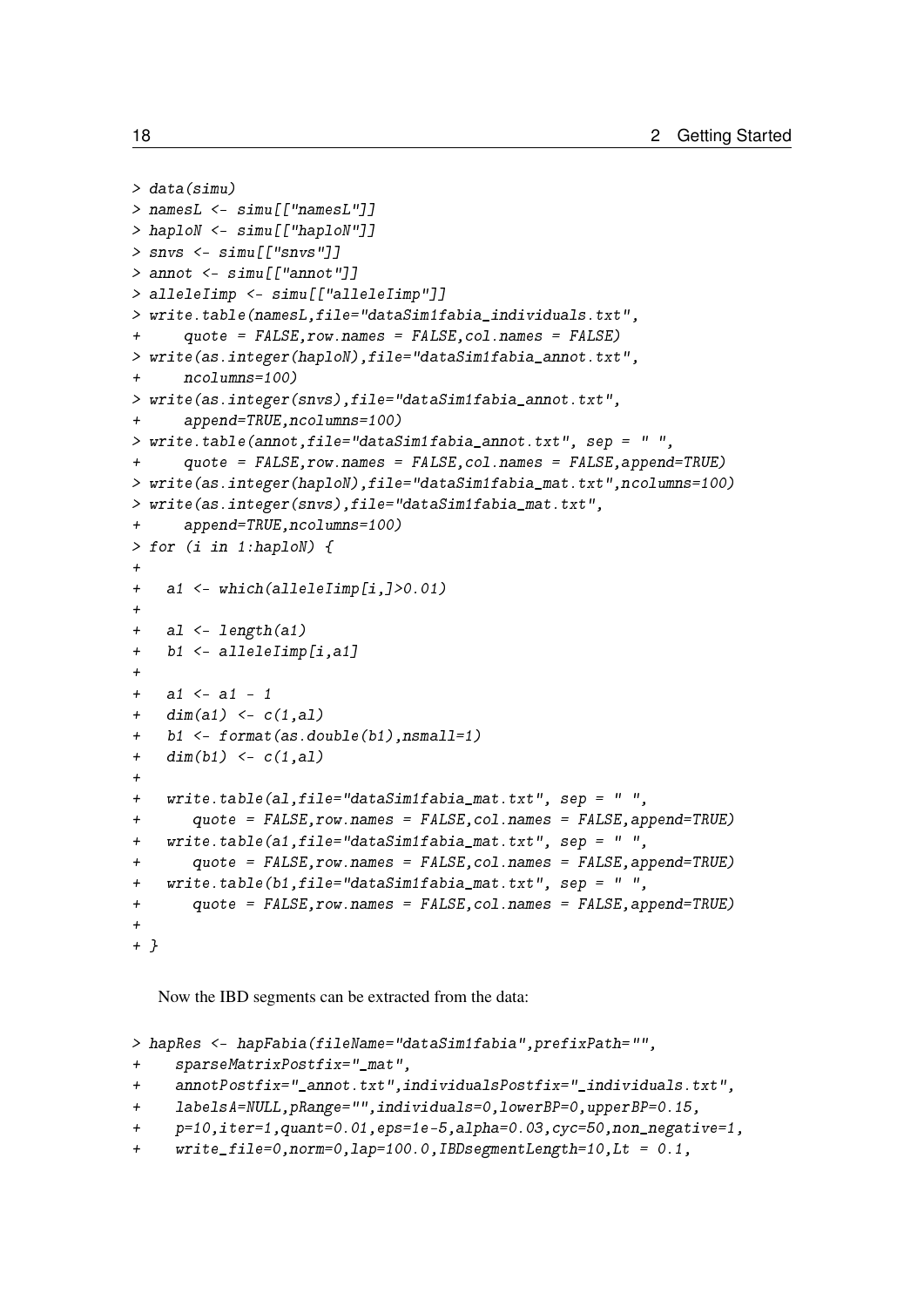+ Zt = 0.2,thresCount=1e-5,mintagSNVsFactor=3/4,pMAF=0.1, + haplotypes=FALSE,cut=0.8,procMinIndivids=0.1,thresPrune=1e-3, + simv="minD",minTagSNVs=6,minIndivid=2,avSNVsDist=100,SNVclusterLength=100) > summary(hapRes\$mergedIBDsegmentList) An object of class IBDsegmentList Number of IBD segments: 1 Statistics: \$avIBDsegmentPosS Min. 1st Qu. Median Mean 3rd Qu. Max. 79427 79427 79427 79427 79427 79427 \$avIBDsegmentLengthSNVS Min. 1st Qu. Median Mean 3rd Qu. Max. 3853 3853 3853 3853 3853 3853 \$avIBDsegmentLengthS Min. 1st Qu. Median Mean 3rd Qu. Max. 3853 3853 3853 3853 3853 3853 \$avnoIndividS Min. 1st Qu. Median Mean 3rd Qu. Max. 10 10 10 10 10 10 \$avnoTagSNVsS Min. 1st Qu. Median Mean 3rd Qu. Max. 15 15 15 15 15 15 \$avnoFreqS Min. 1st Qu. Median Mean 3rd Qu. Max. 0.04500 0.07750 0.08500 0.08267 0.09250 0.11000 \$avnoGroupFreqS Min. 1st Qu. Median Mean 3rd Qu. Max. 0.0950 0.1175 0.1300 0.1267 0.1400 0.1450 \$avnotagSNVChangeS Min. 1st Qu. Median Mean 3rd Qu. Max. 0 0 0 0 0 0 \$avnotagSNVsPerIndividualS Min. 1st Qu. Median Mean 3rd Qu. Max. 14.0 14.0 14.0 14.4 15.0 15.0 \$avnoindividualPerTagSNVS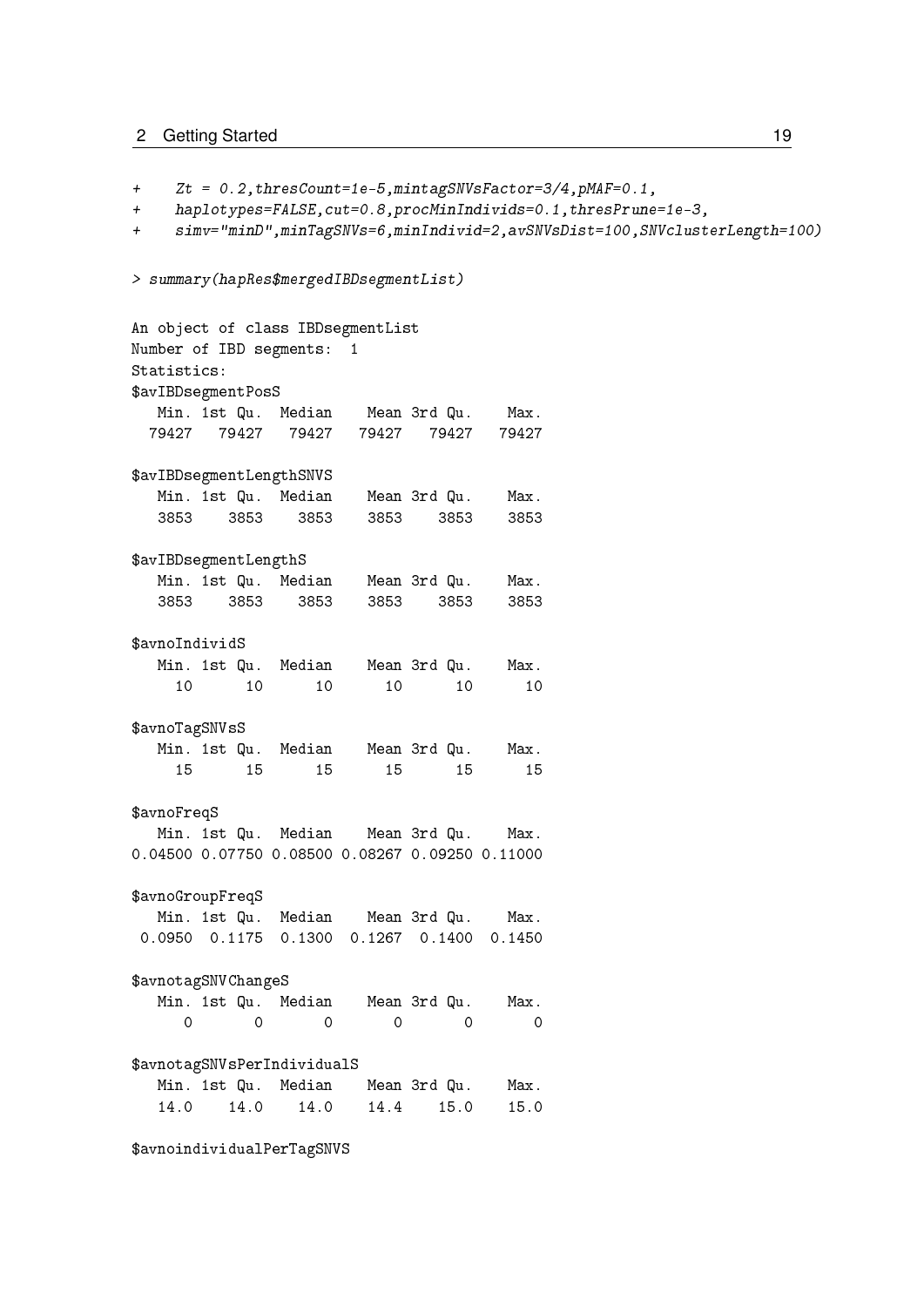Min. 1st Qu. Median Mean 3rd Qu. Max. 4.0 10.0 10.0 9.6 10.0 10.0

To view the results the first IBD segment is plotted:

```
> mergedIBDsegmentList <- hapRes$mergedIBDsegmentList # $
> IBDsegment <- mergedIBDsegmentList[[1]]
```

```
> new_dir <- getwd()
> setwd(old_dir)
```
Again, in the plot the y-axis gives the individuals or the chromosomes and the  $x$ -axis consecutive SNVs. The default color coding uses yellow for major alleles, violet for minor alleles of tagSNVs, and blue for minor alleles of other SNVs. "model L" indicates tagSNVs identified by hapFabia in violet.

> plot(IBDsegment,filename=paste(new\_dir,"/dataSim1fabia\_mat",sep=""))

Using 10 samples!



**chr: 1** || pos: 79,928 || length: 4kbp || #tagSNVs: 15 || #Individual

Here another example with random data: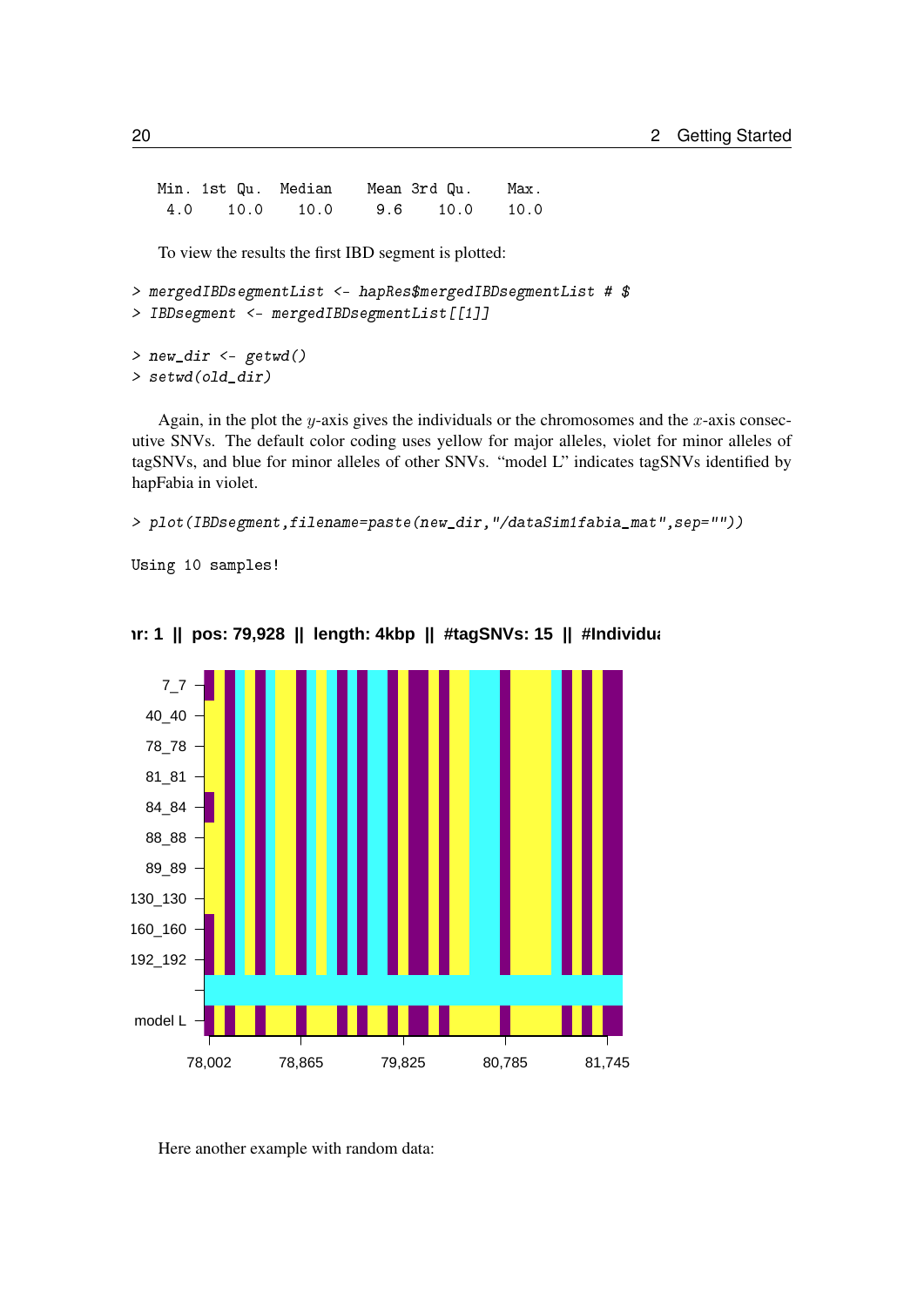```
> old_dir <- getwd()
> setwd(tempdir())
> simulateIBDsegmentsFabia(minruns=2,maxruns=2)
> hapRes <- hapFabia(fileName="dataSim2fabia",prefixPath="",
+ sparseMatrixPostfix="_mat",
+ annotPostfix="_annot.txt",individualsPostfix="_individuals.txt",
+ labelsA=NULL,pRange="",individuals=0,lowerBP=0,upperBP=0.15,
+ p=10,iter=1,quant=0.01,eps=1e-5,alpha=0.03,cyc=50,non_negative=1,
+ write_file=0,norm=0,lap=100.0,IBDsegmentLength=10,Lt = 0.1,
+ Zt = 0.2,thresCount=1e-5,mintagSNVsFactor=3/4,pMAF=0.1,
+ haplotypes=FALSE,cut=0.8,procMinIndivids=0.1,thresPrune=1e-3,
+ simv="minD",minTagSNVs=6,minIndivid=2,avSNVsDist=100,SNVclusterLength=100)
> summary(hapRes$mergedIBDsegmentList)
An object of class IBDsegmentList
Number of IBD segments: 1
Statistics:
$avIBDsegmentPosS
  Min. 1st Qu. Median Mean 3rd Qu. Max.
   1220 1220 1220 1220 1220 1220
$avIBDsegmentLengthSNVS
  Min. 1st Qu. Median Mean 3rd Qu. Max.
   3607 3607 3607 3607 3607 3607
$avIBDsegmentLengthS
  Min. 1st Qu. Median Mean 3rd Qu. Max.
  3607 3607 3607 3607 3607 3607
$avnoIndividS
  Min. 1st Qu. Median Mean 3rd Qu. Max.
    10 10 10 10 10 10
$avnoTagSNVsS
  Min. 1st Qu. Median Mean 3rd Qu. Max.
    15 15 15 15 15 15
$avnoFreqS
  Min. 1st Qu. Median Mean 3rd Qu. Max.
0.05500 0.07000 0.08000 0.08367 0.09500 0.11000
$avnoGroupFreqS
  Min. 1st Qu. Median Mean 3rd Qu. Max.
```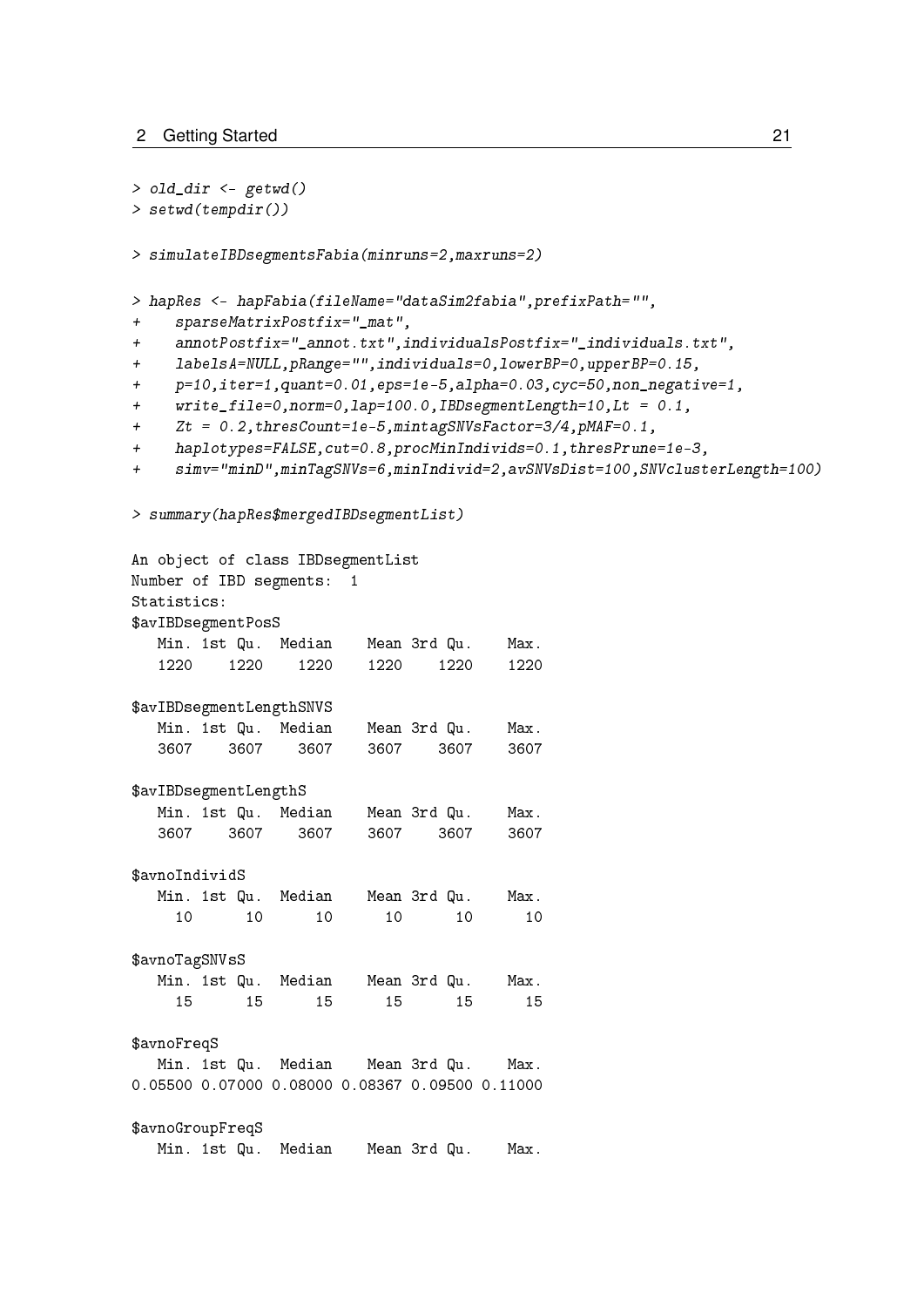0.0800 0.1150 0.1300 0.1257 0.1425 0.1450 \$avnotagSNVChangeS Min. 1st Qu. Median Mean 3rd Qu. Max. 0 0 0 0 0 0 \$avnotagSNVsPerIndividualS Min. 1st Qu. Median Mean 3rd Qu. Max. 14.0 14.0 14.0 14.2 14.0 15.0 \$avnoindividualPerTagSNVS Min. 1st Qu. Median Mean 3rd Qu. Max. 2.000 10.000 10.000 9.467 10.000 10.000

> mergedIBDsegmentList <- hapRes\$mergedIBDsegmentList # \$ > IBDsegment <- mergedIBDsegmentList[[1]]

> new\_dir <- getwd() > setwd(old\_dir)

> plot(IBDsegment,filename=paste(new\_dir,"/dataSim2fabia\_mat",sep=""))

Using 10 samples!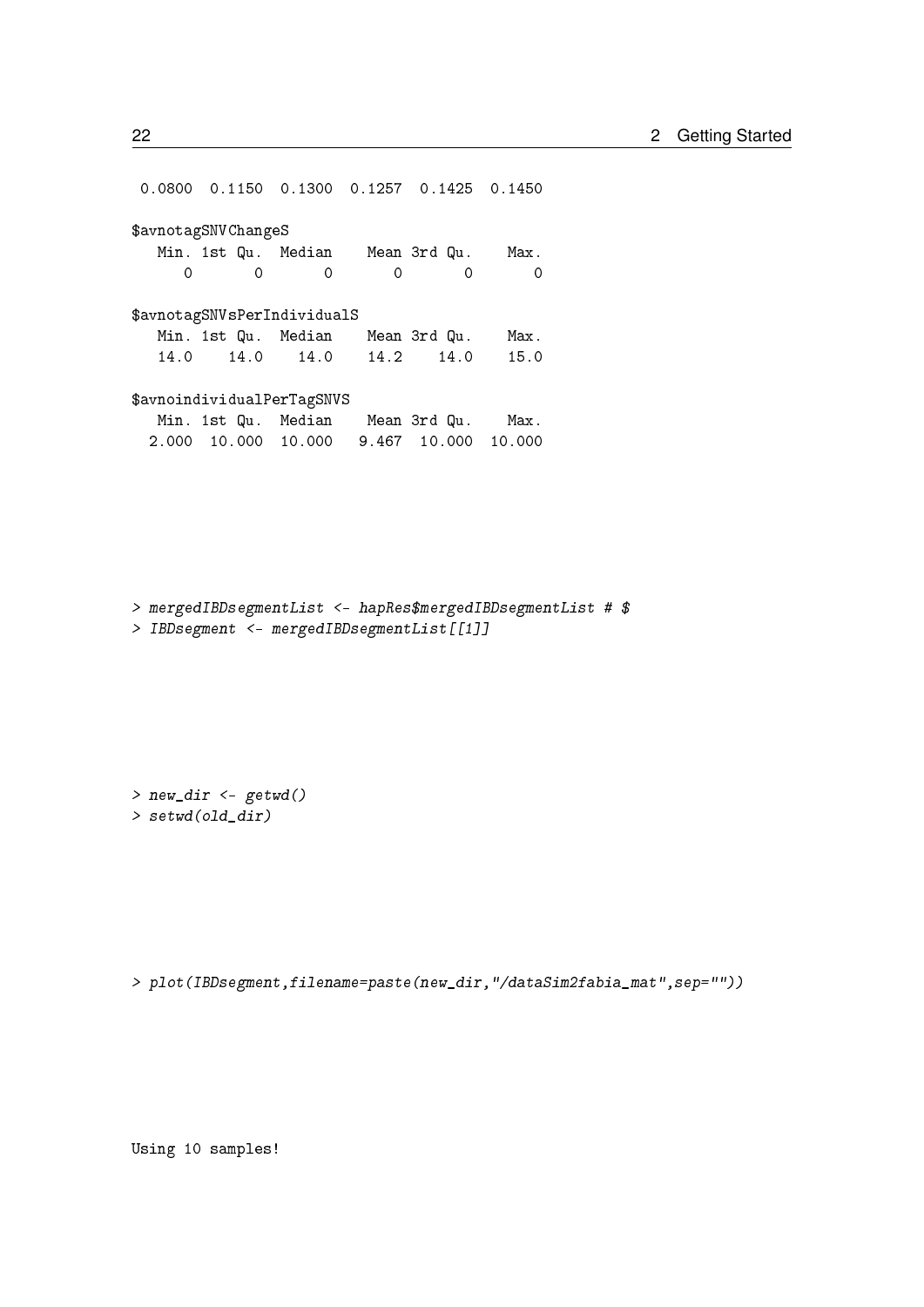

**hr: 1 || pos: 1,974 || length: 4kbp || #tagSNVs: 15 || #Individual** 

## <span id="page-22-0"></span>3 hapFabia Method

Our novel method HapFABIA extracts short IBD segments that are tagged by rare variants from large sequencing data. In the first stage, HapFABIA applies FABIA biclustering to phased or unphased genotype data. Biclustering extracts similarities between individuals based on a subset of SNVs, but does not consider that IBD segments consist of contiguous nucleotides. In the second stage, HapFABIA extracts IBD segments from FABIA models by considering local tagSNV accumulations. SNVs that tag an IBD segment are within this segment and, therefore, accumulate locally. It is important for the second stage that the SNVs which are extracted in the first step are independent of their DNA location. This justifies to use statistical methods for identifying local SNV accumulations in FABIA models which would not be expected randomly. Finally, Hap-FABIA prunes spurious correlated SNVs from the extracted IBD segments and joins segments. The two HapFABIA steps (biclustering and IBD segment extraction) are described in the next two subsections.

#### <span id="page-22-1"></span>3.1 FABIA for genotype data

In the following, we describe the first step of HapFABIA. We propose identifying similarities between individuals by biclustering. Biclustering simultaneously clusters rows and columns of a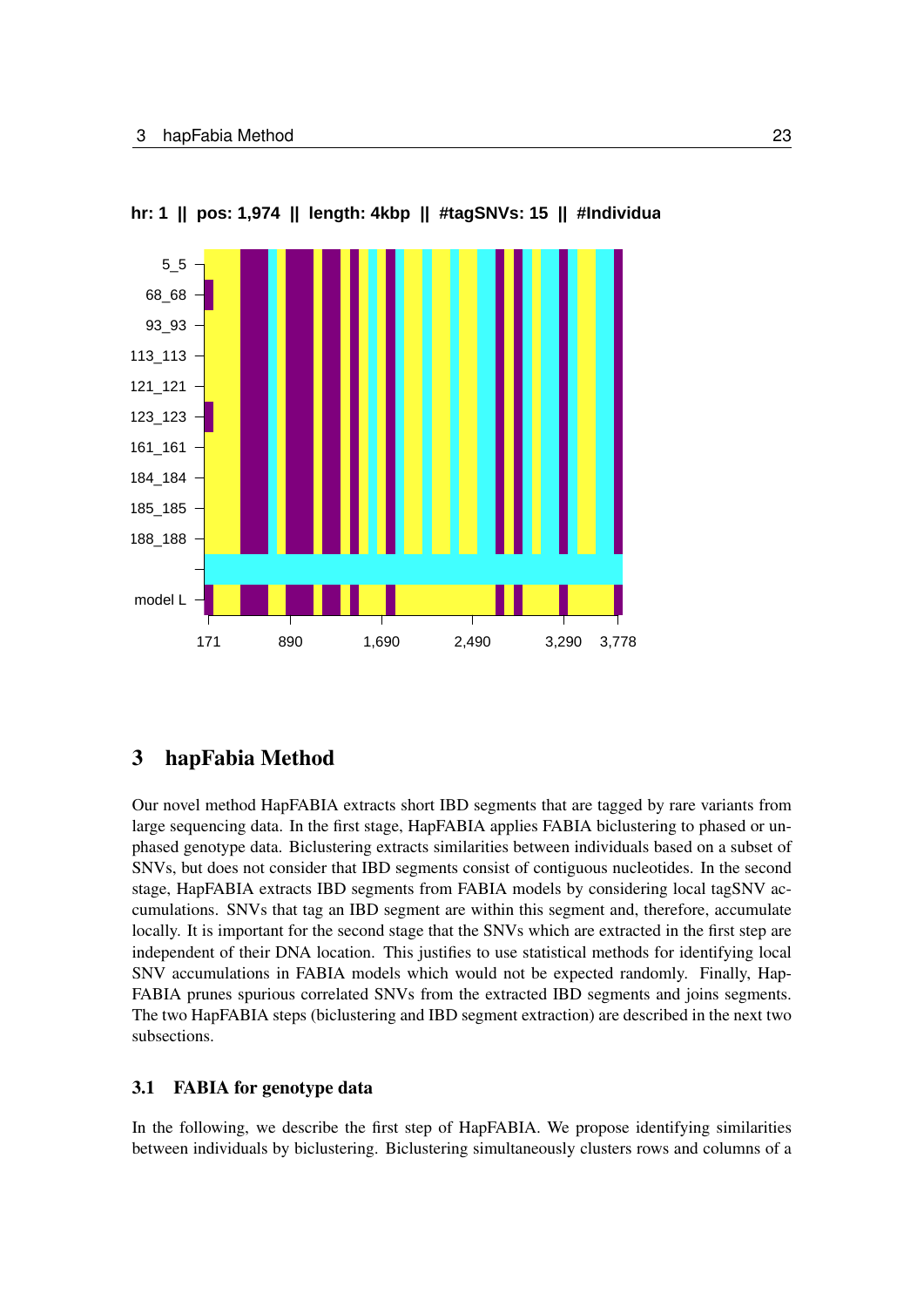matrix. More specifically, it clusters row elements that are similar to each other on a subset of column elements. An IBD segment corresponds to a bicluster because individuals that possess the IBD segment are similar to each other at this segment. The similarity is given by identical minor alleles of tagSNVs. Fig. [2](#page-4-0) depicts a bicluster identified in genotype data.

We employ the "Factor Analysis for Bicluster Acquisition" (FABIA) biclustering model [Hochre](#page-35-0)iter *[et al.](#page-35-0)* [\(2010\)](#page-35-0). In contrast to other biclustering methods such as BIMAX [Prelic](#page-35-1) *et al.* [\(2006\)](#page-35-1) and QUBIC Li *[et al.](#page-35-2)* [\(2009\)](#page-35-2), FABIA can represent homozygous regions (two times the same IBD segment in one diploid individual) by its multiplicative bicluster model. Furthermore, FABIA can represent overlapping IBD segments (a different IBD segment on each chromosome) by its additive biclusters. FABIA can be applied to discrete phased or unphased genotype data but also to real values that correspond to minor allele likelihoods or the minor allele dosages. We use FABIA not only because it is well suited for genotyping data, but also because it outperformed other biclustering methods in extensive comparisons on different data sets [Hochreiter](#page-35-0) *et al.* [\(2010\)](#page-35-0).

#### <span id="page-23-0"></span>3.1.1 FABIA describes genotype data by IBD segments

FABIA describes an IBD segment in genotype data X by an outer product  $z \lambda^T$  of two vectors  $\lambda$  and z, where the vector  $\lambda$  indicates tagSNVs by non-zero values and the vector z indicates individuals that possess the IBD segment. FABIA can represent a homozygous region of an IBD segment by  $z = 2$ , that is, two occurrences of an IBD segment in one diploid individual. Fig. ?? visualizes this description of a genotype matrix by one IBD segment as an outer product.

A diploid individual may possess two IBD segments at a particular locus where genotyping sums up the occurrences of minor alleles. This fact is reflected by the additive FABIA model which sums up bicluster contributions. If we assume genotyping errors which are accounted for by  $\Upsilon$ , the FABIA model for genotype data X is

<span id="page-23-1"></span>
$$
\mathbf{X} = \sum_{i=1}^{p} \mathbf{z}_i \,\boldsymbol{\lambda}_i^T + \mathbf{\Upsilon} = \mathbf{Z} \,\boldsymbol{\Lambda} + \mathbf{\Upsilon} \,, \tag{1}
$$

where  $X \in \mathbb{R}^{l \times n}$  is the genotyping data;  $Z \in \mathbb{R}^{l \times p}$  is the matrix that indicates which individuals possess an IBD segment;  $\Lambda \in \mathbb{R}^{p \times n}$  indicates IBD segment tagSNVs;  $\Upsilon \in \mathbb{R}^{l \times n}$  is an additive noise term;  $n$  is the number of SNVs;  $l$  is the number of individuals (or chromosomes for phased genotypes); p is the number of IBD segments;  $\lambda_i \in \mathbb{R}^n$  is tagSNV indicator vector for the *i*-th IBD segment (the *i*-th row of  $\Lambda$ ); and  $z_i \in \mathbb{R}^l$  corresponds to the number of times each of the *l* individuals contains the *i*-th IBD segment (the *i*-th column of  $Z$ ). The additive noise  $\Upsilon$  not only covers genotyping errors but also genotypes which cannot be explained by IBD segments. Such unexplained genotypes may arise from recently acquired SNVs, segments contained in only one individual, and IBD segments that are too short, or segments that are shared by too few individuals to be called.

According to Eq. [\(1\)](#page-23-1), the j-th genotype  $x_i$ , i.e., the j-th column of X, is

<span id="page-23-2"></span>
$$
x_j = \sum_{i=1}^p \lambda_i z_{ij} + \epsilon_j = \Lambda \tilde{z}_j + \epsilon_j , \qquad (2)
$$

where  $\epsilon_j$  is the j-th column of the noise matrix  $\Upsilon$  and  $\tilde{z}_j = (z_{1j}, \dots, z_{pj})^T$  indicates which IBD segments are present in genotype  $x_i$  (*j*-th column of the matrix  $Z$  with length equal to the number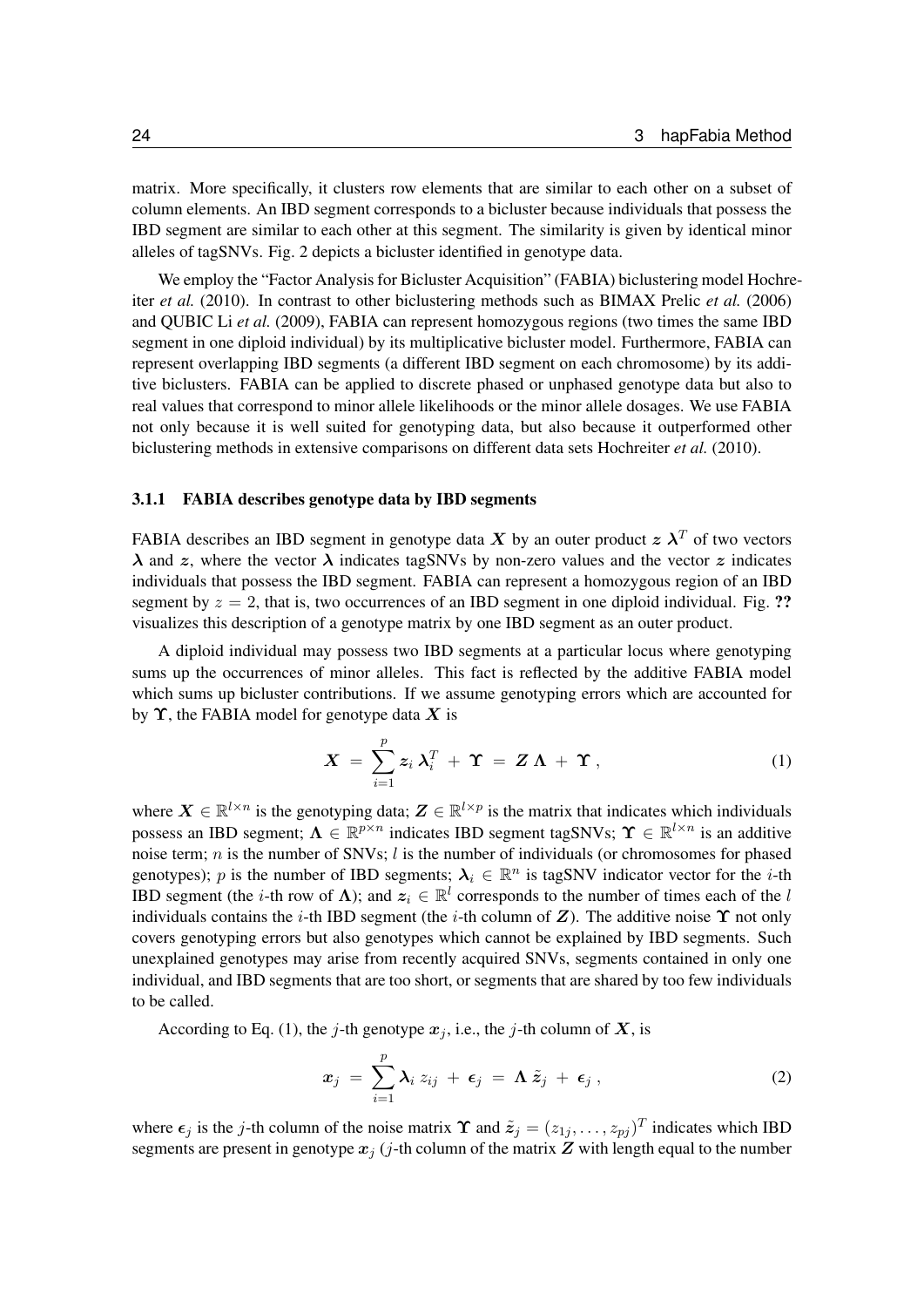of IBD segments p). Recall that  $z_i = (z_{i1}, \dots, z_{il})^T$  in Eq. [\(1\)](#page-23-1) corresponds to the number of times each of the  $l$  individuals contains the  $i$ -th IBD segment.

If we drop the index j which indicates the individual, the formulation in Eq.  $(2)$  facilitates a generative interpretation by a factor analysis model with  $p$  factors:

<span id="page-24-0"></span>
$$
x = \sum_{i=1}^p \lambda_i \, \tilde{z}_i + \epsilon = \Lambda \, \tilde{z} + \epsilon \,, \tag{3}
$$

where  $x \in \mathbb{R}^n$  is the observed genotype. The vector of factors  $\tilde{z} = (\tilde{z}_1, \dots, \tilde{z}_p)^T$  indicates which IBD segments are present in genotype x, where component  $\tilde{z}_i$  indicates how often the individual with genotype x possesses the *i*-th IBD segment.  $\epsilon \in \mathbb{R}^n$  is the additive noise.

As illustrated in Fig. ??, both the vector  $z_i$  and the vector  $\lambda_i$  should be sparse to describe an IBD segment. Sparse  $z_i$  means that only few individuals possess the IBD segment, which implies rare tagSNVs. Sparse  $\lambda_i$  means that only few SNVs are tagSNVs, which implies short IBD segments. Sparse  $z_i$  can be achieved if components  $z_{ij}$  are sparse, that is, if the vector of factors  $\tilde{z}_j$  in Eq. [\(2\)](#page-23-2) is sparse or, equivalently, the vector  $\tilde{z}$  in Eq. [\(3\)](#page-24-0) is sparse. In contrast to standard factor analysis, FABIA's model selection is tailored to sparse factors and sparse loadings, which are essential for IBD detection. Sparseness in the FABIA model is obtained by a component-wise independent Laplace distribution both for the prior on the parameters  $\lambda_i$  and for the distribution of the factors  $\tilde{z}$  [Hyvärinen and Oja](#page-35-3) [\(1999\)](#page-35-3):

$$
p(\tilde{\boldsymbol{z}}) = \left(\frac{1}{\sqrt{2}}\right)^p \prod_{i=1}^p e^{-\sqrt{2}|\tilde{z}_i|} \tag{4}
$$

$$
p(\boldsymbol{\lambda}_i) = \left(\frac{1}{\sqrt{2}}\right)^n \prod_{k=1}^n e^{-\sqrt{2} |\lambda_{ki}|}.
$$
 (5)

The Laplace distribution of the factors leads to an analytically intractable likelihood:

$$
p(\mathbf{x} \mid \mathbf{\Lambda}, \mathbf{\Psi}) = \int p(\mathbf{x} \mid \tilde{\mathbf{z}}, \mathbf{\Lambda}, \mathbf{\Psi}) p(\tilde{\mathbf{z}}) d\tilde{\mathbf{z}}.
$$
 (6)

Therefore, the model selection of FABIA is performed by means of variational expectation maximization, which is a variational optimization in the expectation maximization (EM) framework to maximize the posterior of the parameters [Girolami](#page-35-4) [\(2001\)](#page-35-4); [Palmer](#page-35-5) *et al.* [\(2006\)](#page-35-5); [Hochreiter](#page-35-0) *et al.* [\(2010\)](#page-35-0); [Clevert](#page-35-6) *et al.* [\(2011\)](#page-35-6); [Klambauer](#page-35-7) *et al.* [\(2012\)](#page-35-7). The idea of the variational approach is to express the prior  $p(\tilde{z})$  by the maximum

<span id="page-24-1"></span>
$$
p(\tilde{z}) = \max_{\xi} p(\tilde{z} \mid \xi) \tag{7}
$$

over a model family  $p(\tilde{z} | \xi)$  that is parametrized by the variational parameter  $\xi$  or by scale mixtures

$$
p(\tilde{\boldsymbol{z}}) = \int p(\tilde{\boldsymbol{z}} \mid \boldsymbol{\xi}) \, d\mu(\boldsymbol{\xi}) \,.
$$
 (8)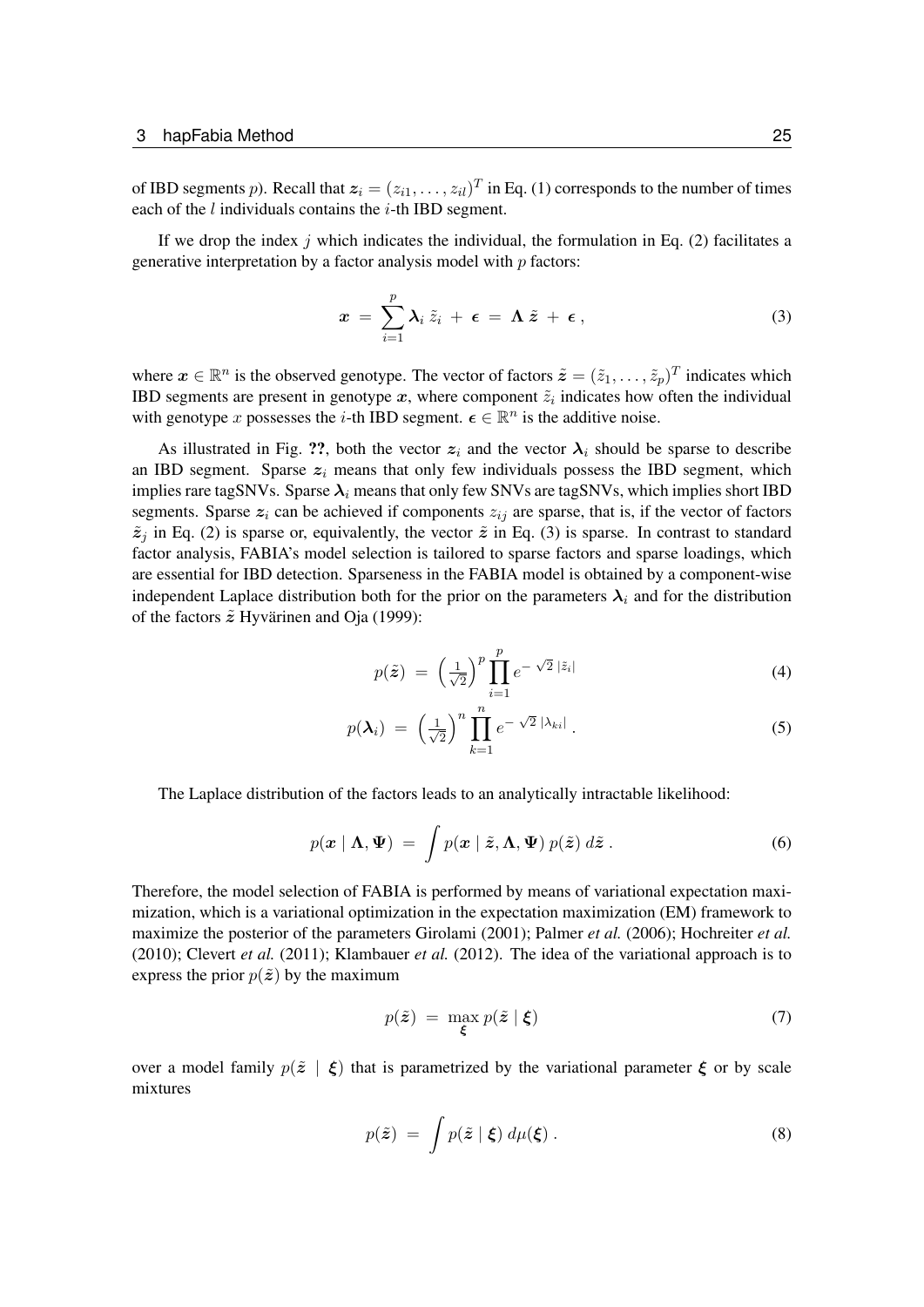A Laplace distribution can be expressed exactly by the maximum of a Gaussian family or by Gaus-sian scale mixtures [Girolami](#page-35-4) [\(2001\)](#page-35-4); [Palmer](#page-35-5) *et al.* [\(2006\)](#page-35-5). Therefore, for each x, the maximum  $\xi$ of the variational parameter  $\xi$  allows for representing the Laplacian prior by a Gaussian:

<span id="page-25-3"></span>
$$
\hat{\xi} = \arg \max_{\xi} p(\xi \mid x) . \tag{9}
$$

The maximum  $\hat{\xi}$  can be computed analytically (see Eq. [\(12\)](#page-25-1) below) because for each Gaussian the likelihood Eq. [\(6\)](#page-24-1) can be computed analytically.

If we denote the j-th genotype by  $x_j \in \mathbb{R}^n$  with corresponding factors  $z_j \in \mathbb{R}^p$ , then we obtain the following variational E-step [Hochreiter](#page-35-0) *et al.* [\(2010\)](#page-35-0):

$$
E(z_j | x_j) = (\Lambda^T \Psi^{-1} \Lambda + \Xi_j^{-1})^{-1} \Lambda^T \Psi^{-1} x_j , \qquad (10)
$$

$$
E(z_j z_j^T | x_j) = (\Lambda^T \Psi^{-1} \Lambda + \Xi_j^{-1})^{-1} + E(z_j | x_j) E(z_j | x_j)^T, \qquad (11)
$$

where  $\Xi_j$  means diag ( $\xi_j$ ). The update for the variational parameter  $\xi_j$  is

<span id="page-25-4"></span><span id="page-25-2"></span><span id="page-25-1"></span>
$$
\xi_j = \text{diag}\left(\sqrt{\mathrm{E}(z_j \; z_j^T \mid \bm{x}_j)}\right) \,. \tag{12}
$$

The variational M-step is [Hochreiter](#page-35-0) *et al.* [\(2010\)](#page-35-0)

$$
\Lambda^{\text{new}} = \frac{\frac{1}{l} \sum_{j=1}^{l} x_j \mathbf{E}(\boldsymbol{z}_j \mid \boldsymbol{x}_j)^T - \frac{\alpha}{l} \boldsymbol{\Psi} \mathbf{sign}(\boldsymbol{\Lambda})}{\frac{1}{l} \sum_{j=1}^{l} \mathbf{E}(\boldsymbol{z}_j \ \boldsymbol{z}_j^T \mid \boldsymbol{x}_j)} \tag{13}
$$

$$
\text{diag}\left(\mathbf{\Psi}^{\text{new}}\right) = \mathbf{\Psi}^{\text{EM}} + \text{diag}\left(\frac{\alpha}{l} \mathbf{\Psi} \text{sign}(\mathbf{\Lambda})(\mathbf{\Lambda}^{\text{new}})^{T}\right),\tag{14}
$$

$$
\mathbf{\Psi}^{\text{EM}} = \text{diag}\bigg(\frac{1}{l}\sum_{j=1}^{l} \boldsymbol{x}_j \, \boldsymbol{x}_j^T - \boldsymbol{\Lambda}^{\text{new}} \frac{1}{l}\sum_{j=1}^{l} \text{E}\left(\boldsymbol{z}_j \mid \boldsymbol{x}_j\right) \, \boldsymbol{x}_j^T\bigg). \tag{15}
$$

The parameter  $\alpha$  controls the degree of sparseness (an expectation of how rare the SNVs that tag the IBD segment are) and can be introduced as a parameter of the Laplacian prior of the factors [Hochreiter](#page-35-0) *et al.* [\(2010\)](#page-35-0).

Note that the number of bicluster need not be determined a priori if  $p$  is chosen large enough. The sparseness constraint will remove spurious biclusters by setting  $\lambda$  to the zero vector. In this way, FABIA automatically determines the number of biclusters.

#### <span id="page-25-0"></span>3.1.2 Adaptation of FABIA for IBD detection

Since an entry in the genotype matrix  $X$  reports how often the minor allele is present, FABIA must explain occurrences of minor alleles by IBD segments. The genotype matrix  $X$  is non-negative as are both the indicator matrix of tagSNVs  $\Lambda$  and indicator matrix of IBD segments in individuals Z. Regarding these constraints, we modified FABIA to enforce non-negative loadings  $\Lambda$ . If, for individual j, both genotype data  $x_j$  and  $\Lambda$  are non-negative, the posterior mean  $E(z_j | x_j)$  of  $z_j$  is non-negative, too. Consequently, the new loading matrix  $\Lambda^{\text{new}}$  is non-negative according to Eq. [\(13\)](#page-25-2). Note that the prior term  $\frac{\alpha}{l} \Psi \text{sign}(\Lambda)$  in the update rule Eq. (13) is not allowed to change the signs of the loadings  $\Lambda$  in one update step. Therefore, it is sufficient to initialize  $\Lambda$  by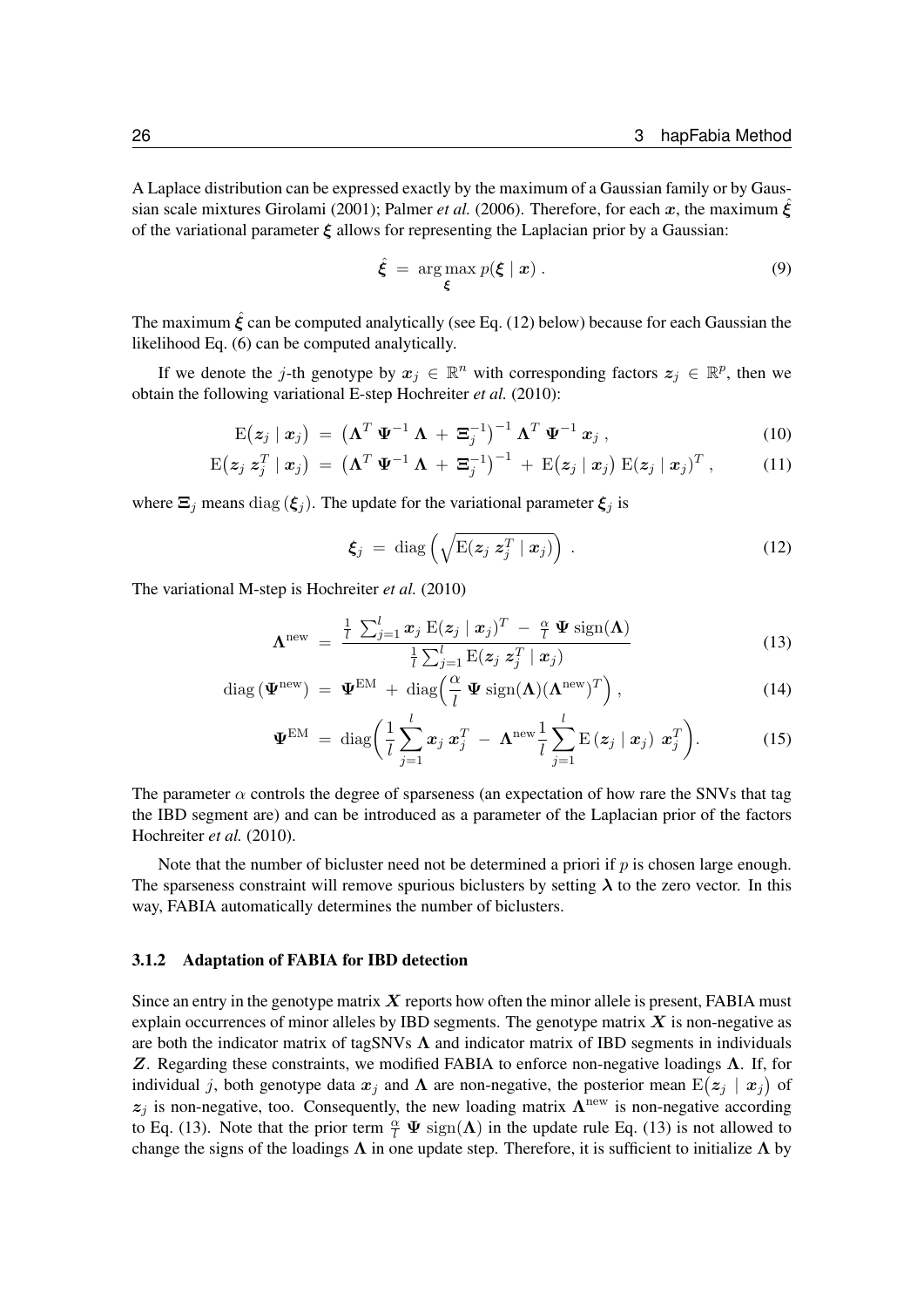positive values to enforce non-negative factors and loadings.  $Z$  is estimated by the posterior mean  $\mathbb{E}(\boldsymbol{z}_j \mid \boldsymbol{x}_j)$  and is used to identify individuals that possess an IBD segment.

To allow IBD segment detection in large sequencing data, we developed a specialized sparse matrix algebra. This sparse matrix algebra only considers non-zero values with their indices for vector and matrix computations. In Eqs. [\(10\)](#page-25-3)-[\(15\)](#page-25-4) the values of the genotype vectors  $x_i$  and the values of the loading matrix  $\Lambda$  are sparse. Our sparse matrix algebra not only allows for multiplying a sparse vector by a dense vector (as usual in sparse matrix computations), but also for multiplying two sparse vectors.

To further speed up the computation, we extended FABIA to an iterative version, where, in each iteration,  $p$  biclusters are detected. These  $p$  biclusters are removed from the genotype matrix  $\boldsymbol{X}$  before starting the next iteration.

The vectors  $\lambda_i$  and  $z_i$  acquire a new interpretation when detecting short IBD segments. Components of  $\lambda_i$  indicate to which degree tagSNVs tag the *i*-th IBD segment. In particular, these components measure how many individuals possess the IBD segment (more precisely the corresponding tagSNV). Components of  $z_i$  indicate how often a specific IBD segment is present in one multiploid individual. Additionally components of  $z_i$  also indicate how well an individual segment matches an IBD segment as individual segments may contain genotyping errors or may be broken up during meiosis.

#### <span id="page-26-0"></span>3.2 Extraction of IBD segments from FABIA models

FABIA biclustering does not consider that an IBD segment consists of contiguous nucleotides. This essential information is incorporated into HapFABIA in the second stage. SNVs that tag an IBD segment are locally accumulated. FABIA may have accidentally merged separated IBD segments that are shared by the same individuals or IBD segments that are located on different chromosomes. The second stage, therefore disentangles falsely merged IBD segments, prunes IBD segments from spurious SNVs, and finally joins parts of single long IBD segments.

As mentioned above, FABIA biclustering does not regard the order of SNVs or individuals, thus random shuffling of SNVs does not change its result. Therefore, randomly correlated SNVs that are found by FABIA would be uniformly distributed along the chromosome. However, SNVs that are correlated because they tag an IBD segment agglomerate locally in this segment. Deviations from the null hypothesis of uniformly distributed SNVs can be detected by a binomial test for the number of expected SNVs within an interval if the minor allele frequency of SNVs is known. A low p-value hints at local agglomerations of bicluster SNVs stemming from an IBD segment.

We propose a four-step procedure to extract IBD segments from FABIA models:

- 1. Identify local agglomerations of correlated SNVs based on a binomial test;
- 2. Disentangle IBD segments and re-assigning individuals or chromosomes to IBD segments;
- 3. Prune IBD segments off SNVs with spuriously correlations based on an exponential test for a long genomic distance;
- 4. Join similar IBD segments stemming from long IBD segments that were divided by the bins at the first step.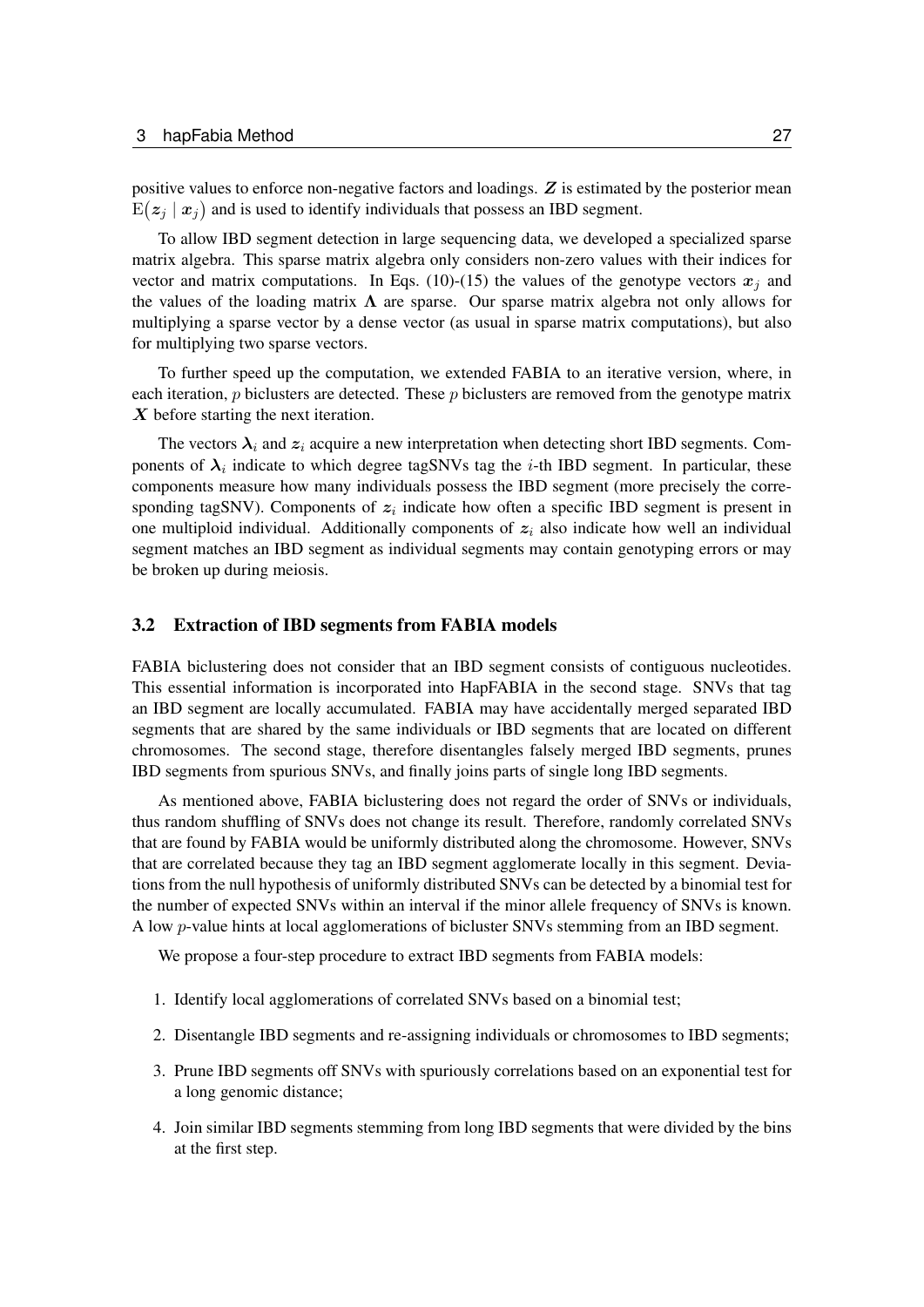Step 1: FABIA model selection is independent of the order of the SNVs. Therefore, spuriously correlated SNVs are unlikely to agglomerate at a DNA locus, whereas tagSNVs do, as they are within an IBD segment. To detect agglomerations, we compute histogram counts of FABIA model SNVs within bins where bins with large counts are assumed to contain IBD segments. For computing the histogram of counts of FABIA model SNVs, we consider those SNVs for which the FABIA model parameter  $\lambda_i$  is largest (threshold "Lt" with 10% being the default value). Large  $\lambda$ values ensure IBD segments that are shared by multiple individuals. These segments are therefore more reliable. The HapFABIA parameter "IBDlength" determines the maximal length of IBD segments. The histogram bin size in number of SNVs (all SNVs and not only model SNVs) is computed from "IBDlength" using the average genomic distance between adjacent SNVs. To account for IBD segments that exceed the borders of the bins, the histogram is computed a second time with bins shifted by half the bin size.

The histogram bins with more model SNVs than expected by chance are assumed to contain IBD segments. We select bins for which the model SNV count exceeds the expected value by a binomial test for random counts. We need to compute how many model SNVs are expected in a bin if they are random and not in an IBD segment. Thus, we have to compute the probability of observing k or more bin counts by chance. Let  $p$  be the probability of a random minor allele match between t individuals. If n SNVs are in a bin, the probability of observing  $k$  model SNVs by chance is given by one minus the binomial distribution  $F(k; n, p)$ :

$$
1 - F(k - 1; n, p) = \Pr(K \ge k) = \sum_{i=k}^{n} \binom{n}{i} p^{i} (1 - p)^{n - i}.
$$
 (16)

If q is the minor allele frequency (MAF) for one SNV, the probability  $p$  of observing the minor allele of this SNV in all t individuals is  $p = q<sup>t</sup>$ . We assumed that all SNVs have the same MAF  $q$  — in the experiments we used the average MAF. For b bins, the probability of observing k or more counts of model SNVs by chance in at least one bin is

<span id="page-27-0"></span>
$$
b\begin{pmatrix}l\\t\end{pmatrix}\sum_{i=k}^{n}\binom{n}{i}q^{it}\left(1-q^{t}\right)^{n-i},\qquad(17)
$$

where l is the number of individuals and  $\binom{l}{t}$  $t<sub>t</sub><sup>l</sup>$ ) is the number of possibilities to chose t individuals from the  $l$  individuals. If the probability in Eq. [\(17\)](#page-27-0) is below the threshold "thresCount", the according bin is selected for IBD segment extraction because more FABIA model SNVs are in this bin than expected by chance. If  $k_{\text{min}}$  is the minimum k for which Eq. [\(17\)](#page-27-0) is below the threshold "thresCount", then all bins with model SNV counts  $k \geq k_{\text{min}}$  are selected. In our experiments, we allow IBD segments of only two individuals (standard IBD), and therefore set  $t = 2$ .

If a bin is selected, SNVs and individuals must be assigned to it. Note that bicluster memberships of FABIA biclusters cannot be used directly because they include all bins and therefore different IBD segments. First, those model SNVs that contributed to the count of the selected bin are assigned to it. Then, individuals or chromosomes are assigned to the selected bin if they possess a minor allele at one or more SNVs that have been assigned to the bin. Individuals are only chosen from the top z-values of the FABIA model to ensure that assigned individuals are indeed similar to each other. The parameter " $Zt$ " (default 0.2) gives the percentage of top z-scores that are considered.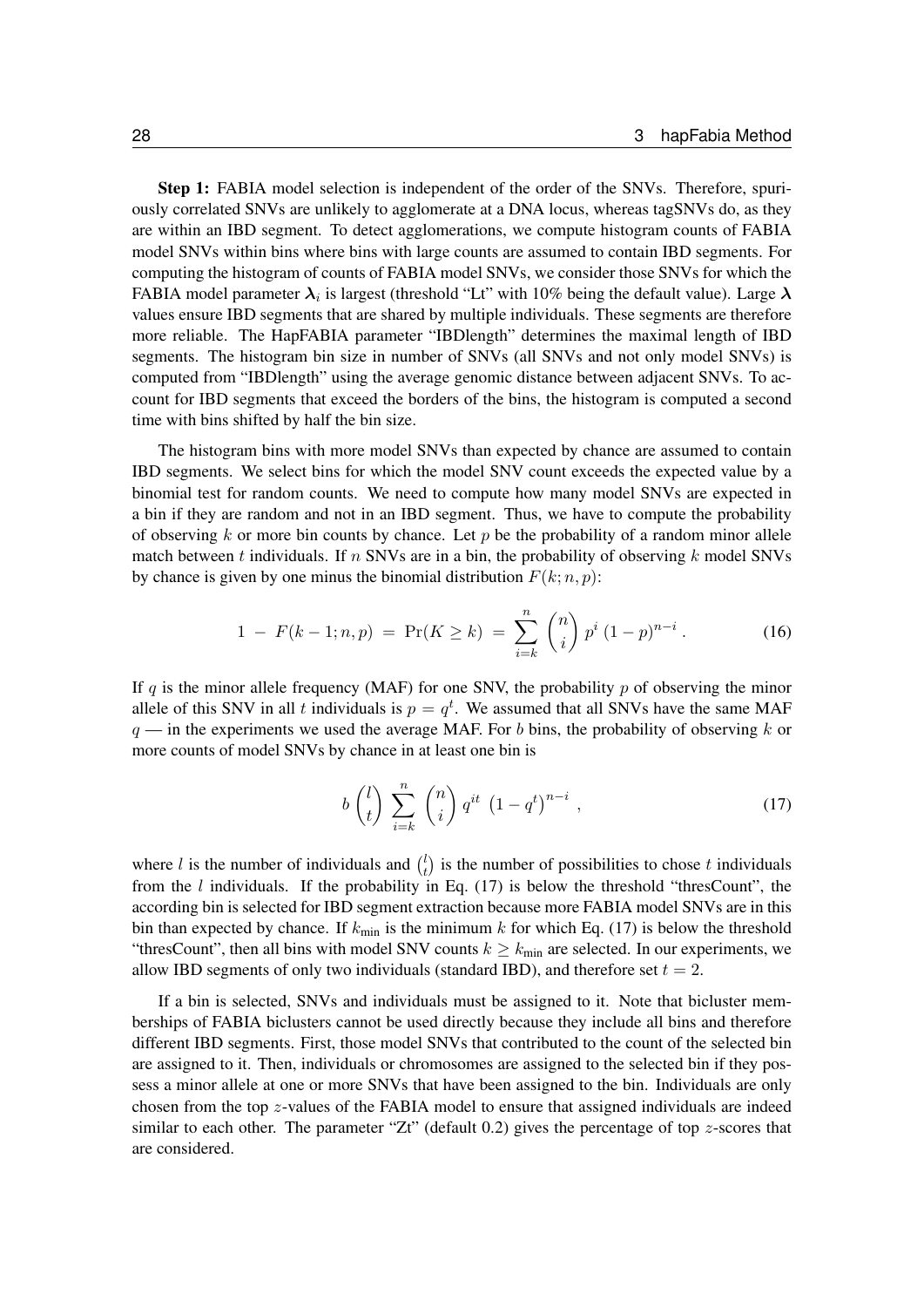Step 2: In this step, IBD segments in a selected bin are disentangled, where only SNVs and individuals are considered that have been assigned to the bin. An IBD segment is initialized by two core individuals that are identical at m or more minor alleles. The number  $m$  is computed as  $m =$  mintagSNVsFactor  $\times k_{\text{min}}$ . All individuals that are identical in at least m minor alleles to one of the two IBD core individuals are classified as possessing the IBD segment. The tagSNVs of this IBD segment are model SNVs that have their minor allele in at least 2 individuals that possess the IBD segment.

Step 2 is repeated after removing the current IBD segment by deleting the segment's tagSNVs until no more core individuals are found.

Step 3: This step prunes IBD segment borders of SNVs that have spurious correlations to the IBD segment. Spurious correlations may still be present in a bin leading to an overestimation of the segment length. Such SNVs can be identified by deviations of their MAFs from those of other tagSNVs. However, this criterion is not reliable for rare SNVs. Therefore, we identify SNVs with spurious correlations to an IBD segment on the basis of unusually large distances to other tagSNVs. The deviation from an expected distance is quantified by means of an exponential distribution with the median distance between tagSNVs as parameter. SNVs with distances leading to *p*-values below 1e-3 are removed. The two furthest upstream and the two furthest downstream tagSNVs are tested for their distances to other tagSNVs. If the second-furthest up- or downstream tagSNV is removed, then the furthest up- or downstream tagSNV is removed, too.

Step 4: IBD segments which are very similar to each other are merged. In this way, long IBD segments that were divided by the bins into smaller parts are reconstructed. Note that IBD segments longer than given by "IBDlength" can be detected. In order to compute similarities, we assess how many tagSNVs and individuals of the smaller IBD segment are explained by the larger IBD segment. This criterion is expressed by the "overlap coefficient"

$$
O(A, B) = \frac{|A \cap B|}{\min\{|A|, |B|\}}.
$$
\n(18)

Using the overlap coefficient for both tagSNVs and individuals, we define a distance-like measure between IBD segments  $IBD_1$  and  $IBD_2$  by

$$
D(IBD_1, IBD_2) = 1 - O(S_{IBD_1}, S_{IBD_2}) O(I_{IBD_1}, I_{IBD_2}), \qquad (19)
$$

where  $S_{\text{IBD}_i}$  and  $I_{\text{IBD}_i}$  are the tagSNVs that tag IBD segment IBD<sub>i</sub> and individuals possessing IBD segment  $IBD_i$ , respectively. Using the measure  $D$ , IBD segments are clustered by hierarchical clustering using complete linkage. IBD segments are merged if their segments are clustered together below a cutting height of 0.8.

#### <span id="page-28-0"></span>3.3 Further Advantages of HapFABIA

HapFABIA further has the following two advantages over existing IBD detection methods:

1. If an IBD segment is known, but its tagSNVs are unknown, existing IBD detections methods have still difficulties to identify IBD sharing among individuals. Most tagSNVs are separated by common, private, or random SNVs, but also by tagSNVs of other IBD segments. Moreover, the distances between tagSNVs of an IBD segment vary much, both in terms of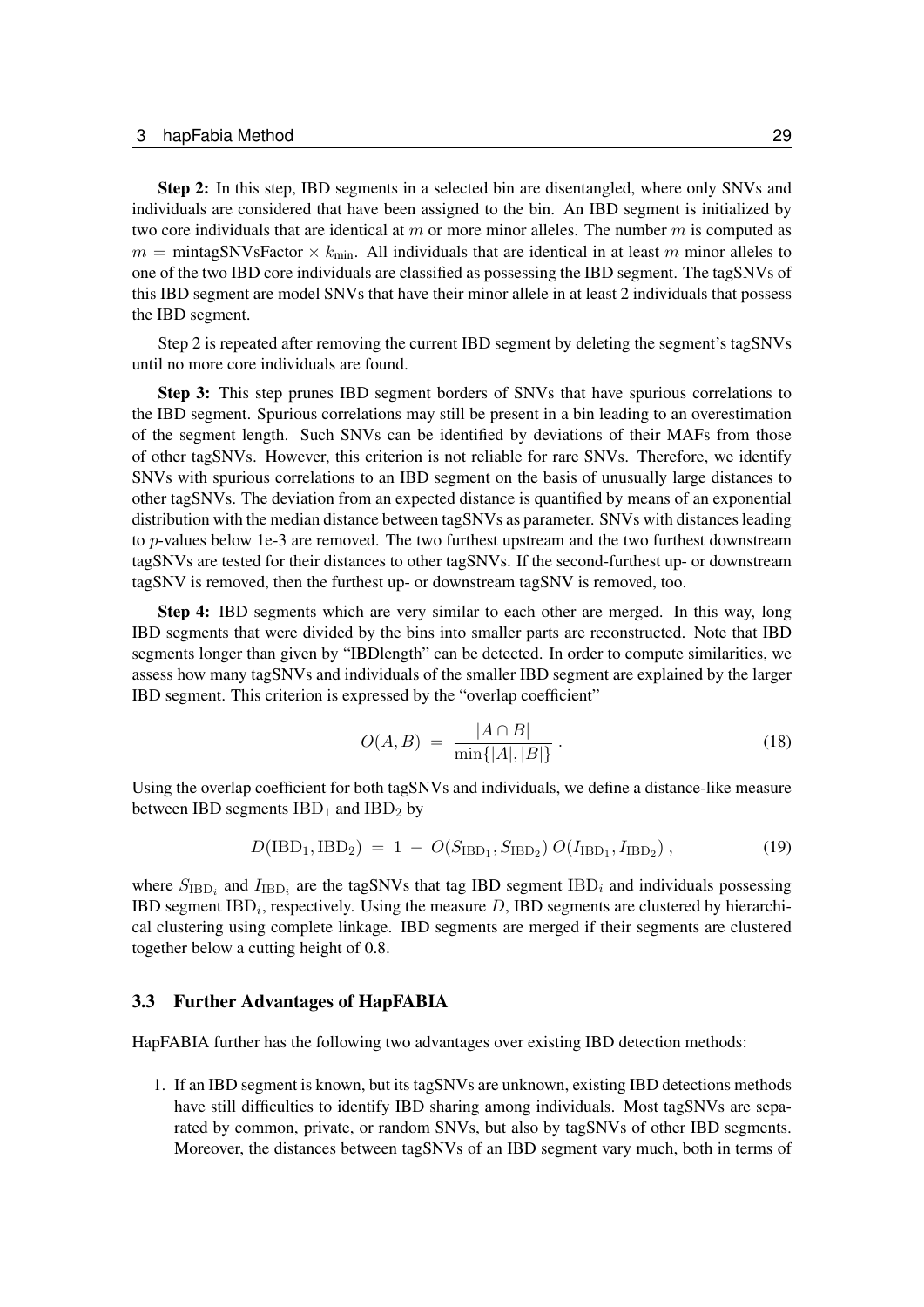genomic distance and the number of tagSNVs between them. These complex data characteristics impair the detecting abilities of existing IBD detection methods. HapFABIA's biclustering approach, however, does not consider the order of SNVs in first place, therefore, it is well suited for detecting non-consecutive tagSNVs with varying distances between them.

2. HapFABIA is well suited both for phased and unphased genotype data. It represents homozygous regions (i.e. two occurrences of an IBD segment in one diploid individual) by means of its factor. Overlapping IBD segments in a diploid individual (i.e. different IBD segments on each chromosome) can be represented by the additive FABIA model. The results of HapFABIA for phased and unphased genotypes hardly differ for short IBD segments because homozygous regions are rarely observed. Another important aspect is that HapFABIA can also be applied to minor allele likelihoods or minor allele dosages. We applied Hap-FABIA to data from the Korean Personal Genome Project (KPGP, [http://opengenome.](http://opengenome.net) [net](http://opengenome.net)), which was merged with the 1000 Genomes Project data. In this analysis we only used unphased genotype data and re-discovered the IBD segments which were already found in the 1000 Genomes Project data. Additionally, we discovered more Asian specific IBD segments. Results can be found at <http://www.bioinf.jku.at/research/short-IBD>.

### <span id="page-29-0"></span>4 Tools to Analyze fabia Results

To analyze the fabia results we provide some functions. This might be convenient if parameters are optimized for a specific data set.

Accumulations of fabia loadings can be given as histogram counts to see locations of accumulations:

```
> data(res)
> h1 <- histL(res,n=1,p=0.9,w=NULL,intervv=50,off=0)
> print(h1$counts)
 [1] 9 5 7 7 5 4 4 4 5 4 3 6 1 5 6 4 1 4
[19] 5 11
> h1 <- histL(res,n=1,p=NULL,w=0.5,intervv=50,off=0)
> print(h1$counts)
 [1] 4 2 6 5 4 3 3 4 3 3 1 4 0 4 3 3 1 3 3 7
```
fabia loadings can be plotted to identify locations of accumulations:

> data(res) > plotL(res,n=1,p=0.95,w=NULL,type="histogram",intervv=50,off=0,t="p",cex=1)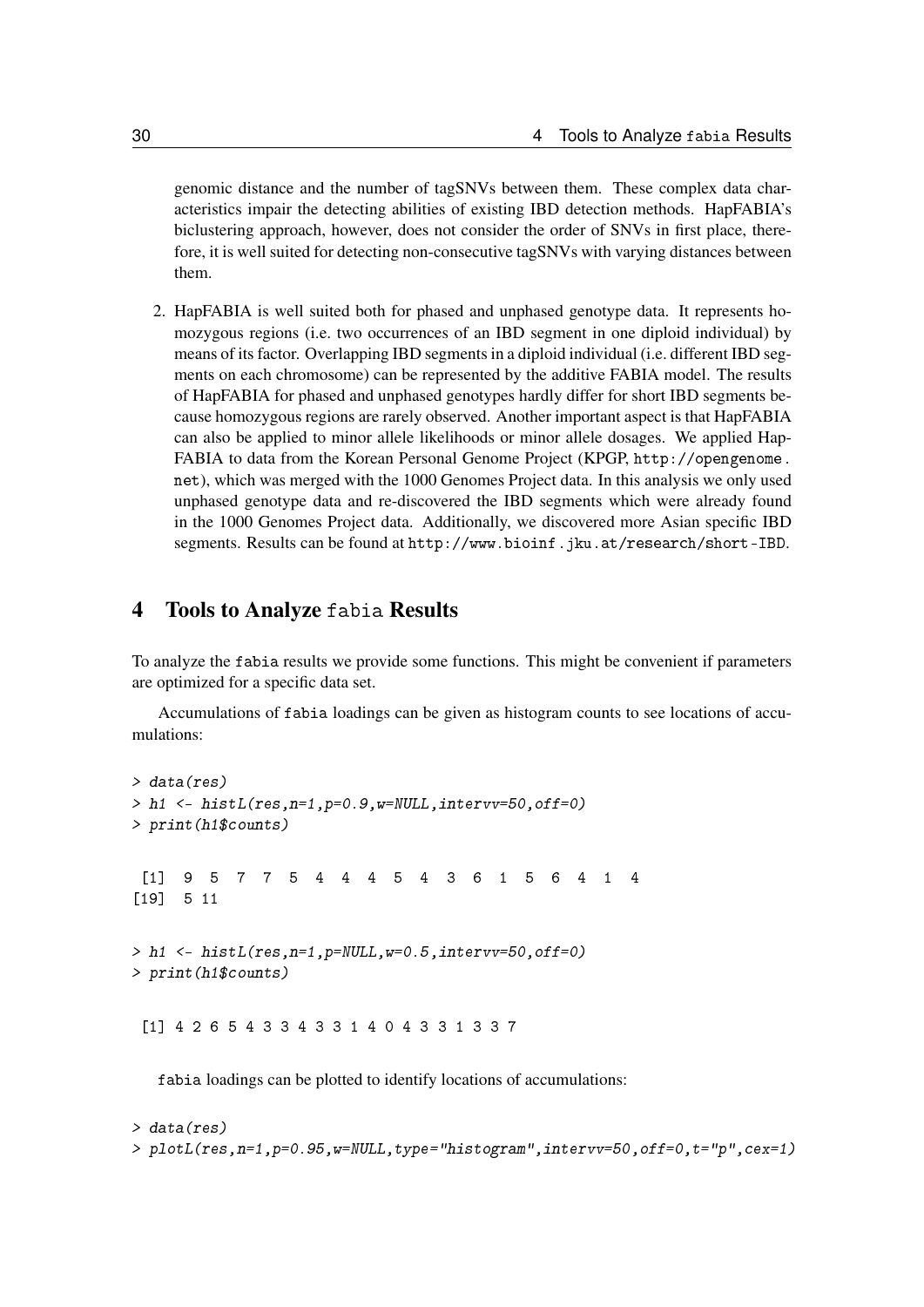

**bicluster 1**

> data(res) > plotL(res,n=1,p=0.95,w=NULL,type="points",intervv=50,off=0,t="p",cex=1)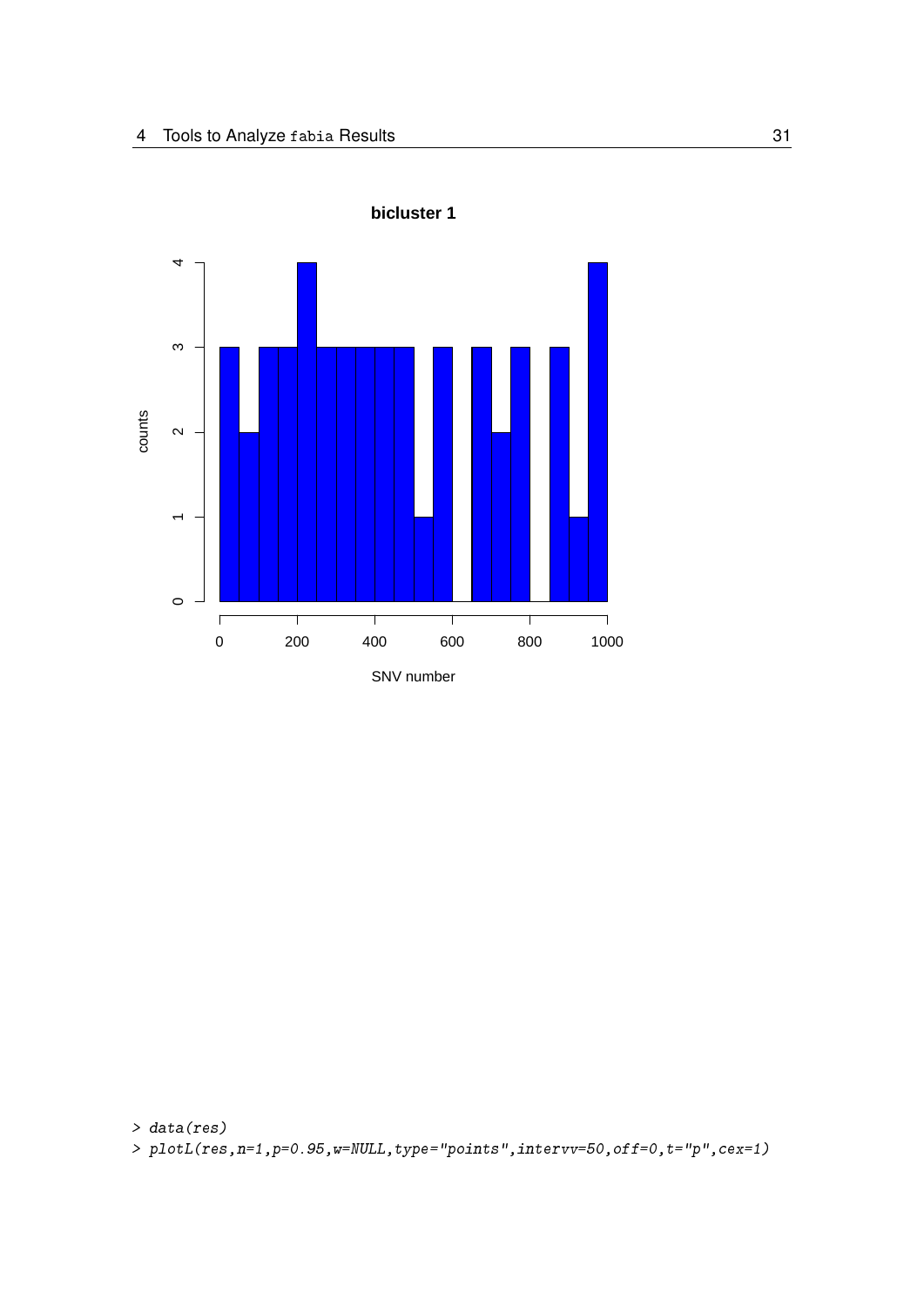



> data(res) >  $p\nightharpoonup$ plotL(res, n=1, p=NULL, w=0.5, type="histogram", intervv=50, off=0, t="p", cex=1)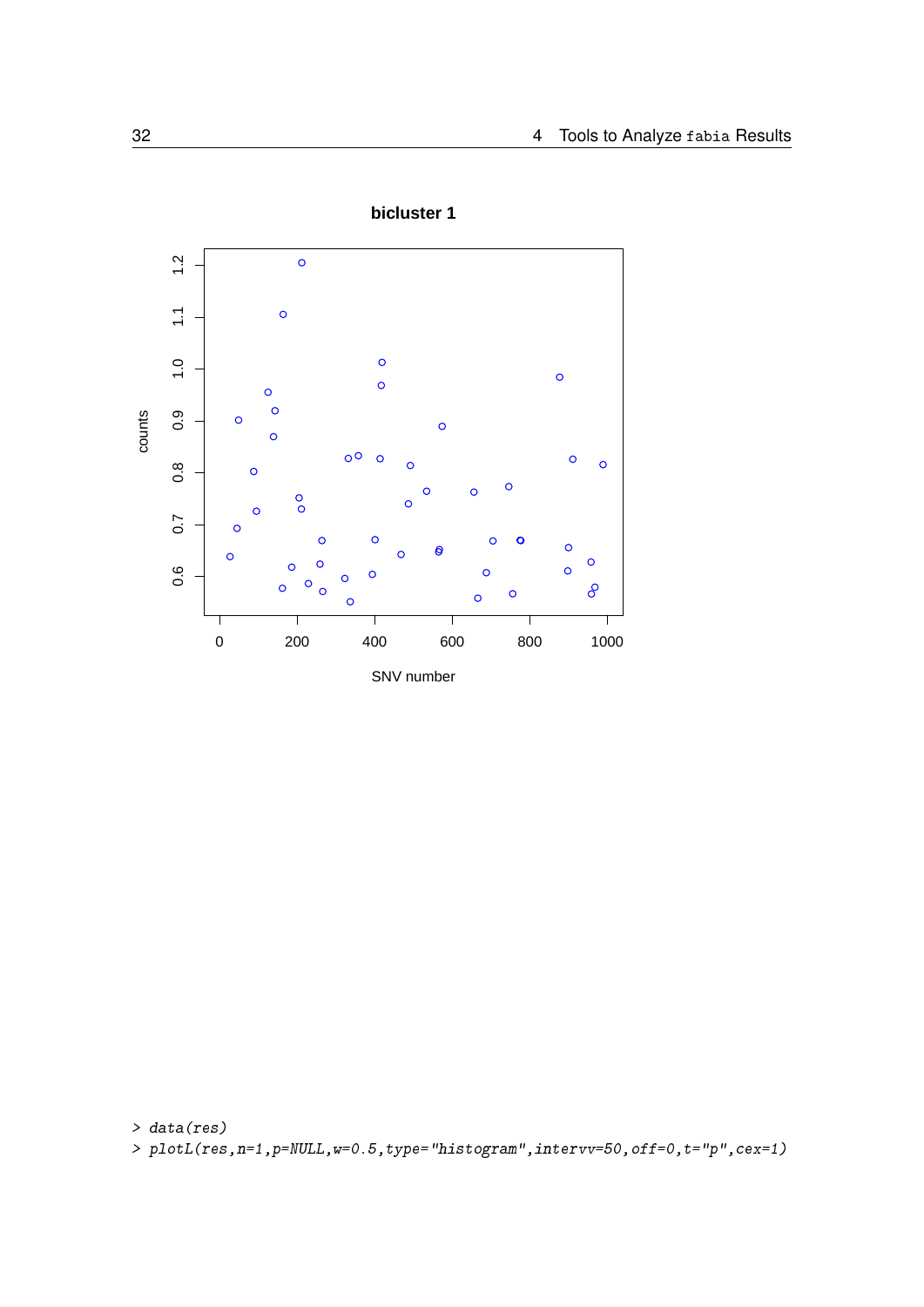



> data(res) > plotL(res,n=1,p=0.95,w=NULL,type="smooth",intervv=50,off=0,t="p",cex=1)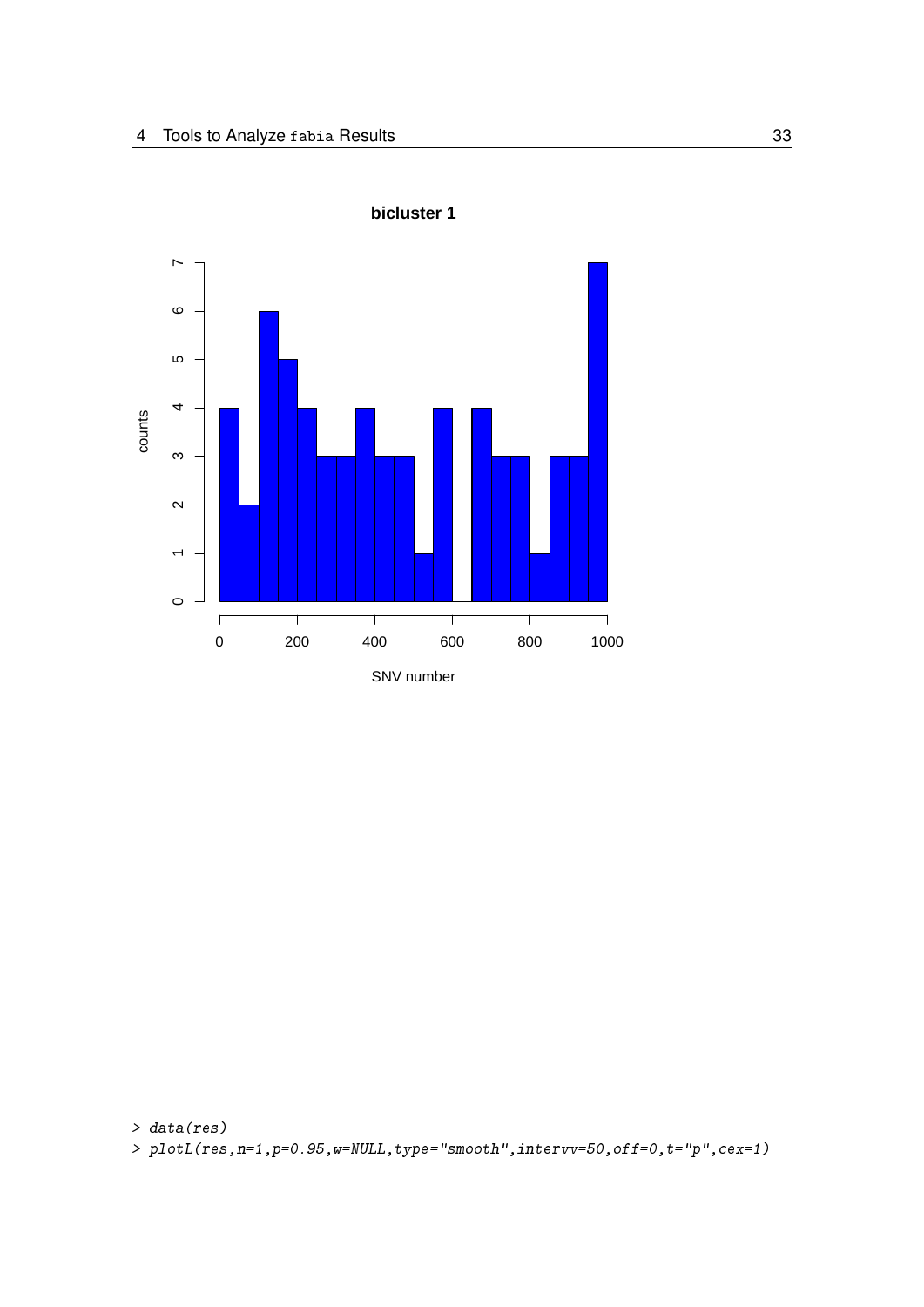

**bicluster 1**

> data(res)

> plotL(res,n=1,p=NULL,w=0.5,type="smooth",intervv=50,off=0,t="p",cex=1)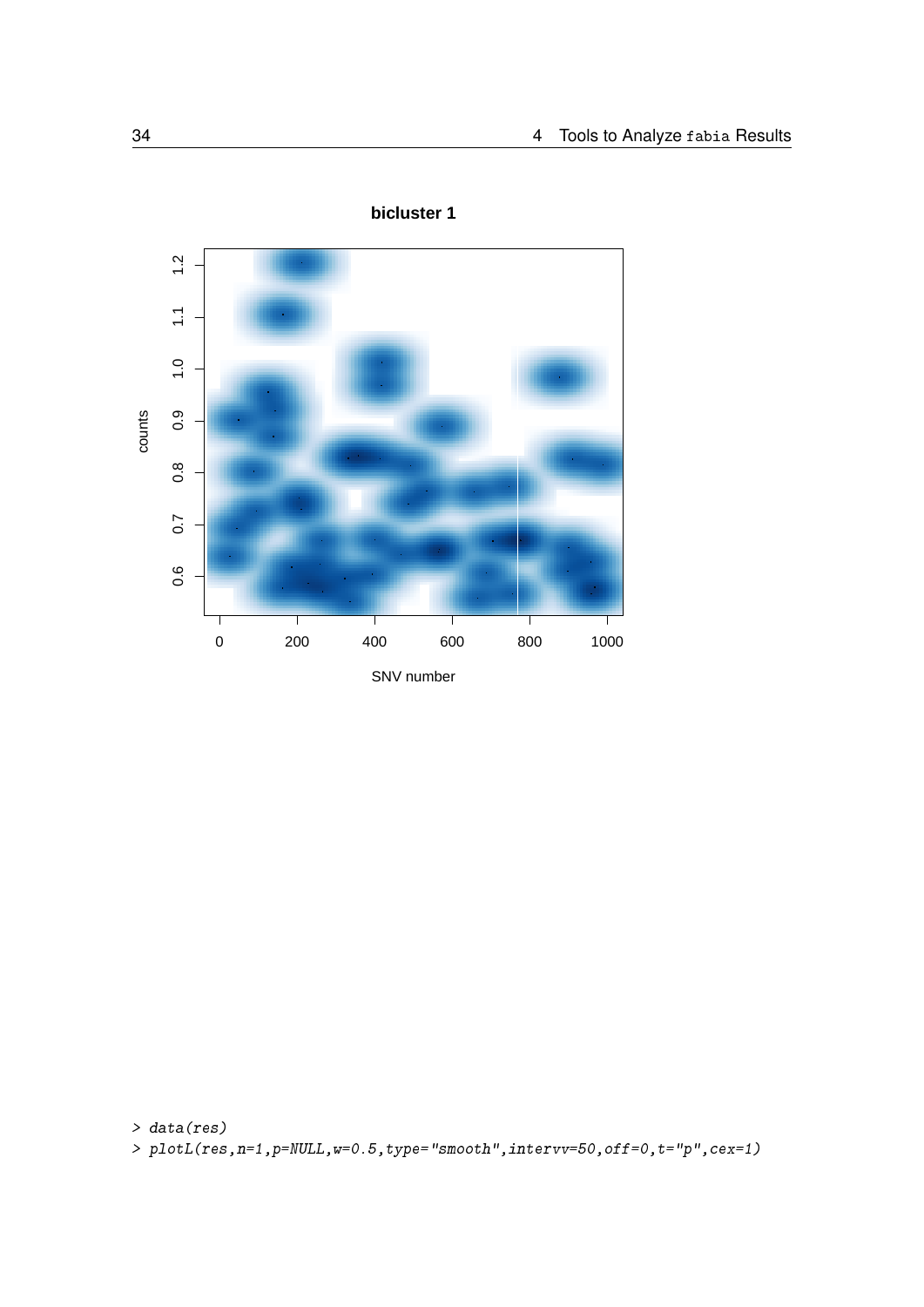



Finally the largest fabia loadings  $L$  and factors  $Z$  can be listed. The largest values must exceed a threshold either given by quantile  $p$  or a value  $w$ :

```
> data(res)
> topLZ(res,n=1,LZ="L",indices=TRUE,p=0.95,w=NULL)
 [1] 27 45 49 88 95 125 139 143 162 164 186 205 211 212
[15] 229 259 264 266 323 332 337 358 394 401 414 417 419 468
[29] 487 492 534 565 567 574 656 666 688 705 746 756 775 777
[43] 877 898 900 911 958 959 968 989
> topLZ(res,n=1,LZ="L",indices=TRUE,p=NULL,w=0.95)
[1] 125 164 212 417 419 877
> topLZ(res,n=1,LZ="Z",indices=TRUE,p=0.95,w=NULL)
 [1] 6 20 35 58 91 94 102 105 108 114
> topLZ(res,n=1,LZ="Z",indices=TRUE,p=NULL,w=0.4)
```